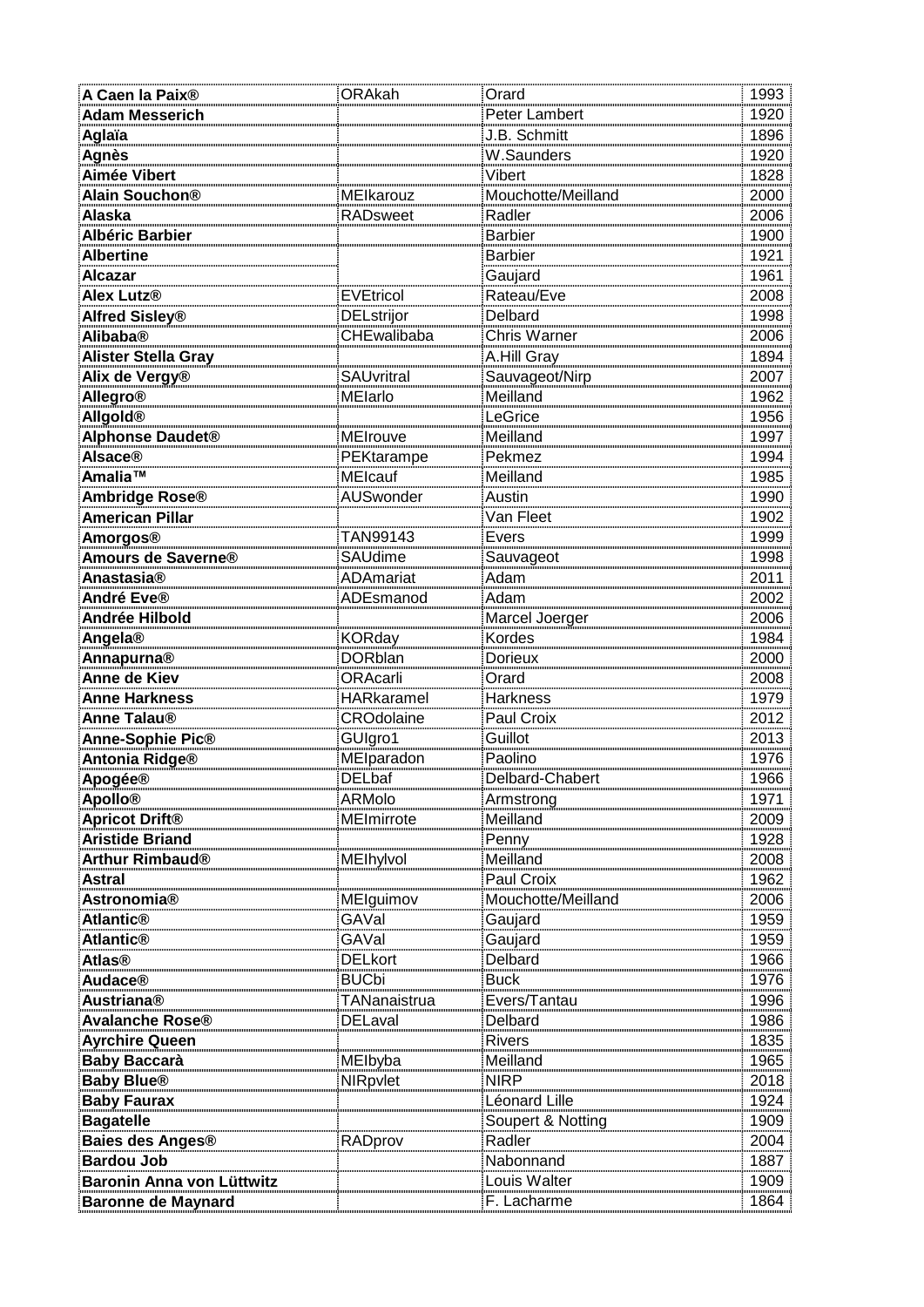| <b>Barricade</b>                             |                       | Combe                 | 1971                         |
|----------------------------------------------|-----------------------|-----------------------|------------------------------|
| <b>Beauty Star®</b>                          | FRYstar               | Fryer                 | 1990                         |
| Bella Rosa®                                  | <b>KORwondis</b>      | Kordes                | 1981                         |
| Belle de Calais <sup>®</sup>                 | <b>MASbelcal</b>      | D. Massad             | $\frac{1881}{2017}$          |
| <u>Belle de Clermont®</u>                    | EVEand                | André Eve             |                              |
| <b>Belle de Londres®</b>                     |                       | <u>Harkness</u>       |                              |
| Belle du Seigneur®                           | <b>DELocabri</b>      | Delbard               | 2009<br>1972<br>1993         |
| <u>Belle Strasbourgeoise</u>                 | <b>TANfi</b>          | M. Tantau             | 1965                         |
| <b>Benjamin Britten</b>                      | <b>AUSencart</b>      | Austin                | 2001                         |
| <u>Berkeley</u>                              | <b>JACient</b>        | Warriner              | 1988<br>2010                 |
| <b>Berlingot</b>                             | <b>DORmine</b>        | Dorieux               |                              |
| <u> Bernadette Lafont®</u>                   | SAUvachild            | Sauvageot/Nirp        | 2004                         |
| <u>Besançon</u>                              |                       | Sauvageot             | 1968                         |
| Betty Boop™                                  | WEKplapic             | Carruth               | 1999                         |
| Bicentenaire de Guillot®                     | MASbigui              | D.Massad              | 2003                         |
| Bienenweide® Rosa                            | RT11-659              | Tantau                |                              |
| <mark>Blairii n°2</mark>                     |                       | <b>Blair</b>          |                              |
| <u> Blanc Double de Coubert</u>              |                       | <u>Cochet-Cochet</u>  |                              |
| <b>Blanc Meillandecor®</b>                   | MEIcoublan            | Meilland              | 2018<br>1834<br>1892<br>1987 |
| <b>Blanche Cascade®</b>                      | DELboul               | Delbard               | 1999                         |
| <b>Blanche Moreau</b>                        |                       | Moreau-Robert         | 1880                         |
| <u>Blanche Neige®</u>                        | <b>MACcarpe</b>       | McGredy               |                              |
| <b>Bloomfield Abundance</b>                  |                       | G. C. Thomas          |                              |
| <u>Blossom Time</u>                          |                       | O'Neal                | 1980<br>1920<br>1951         |
| <b>Blue Eyes®</b>                            | PEJbigeye             | P. James              | 2009                         |
| <b>Blue Girl®</b>                            | <b>SAUtari</b>        | Sauvageot/Nirp        | 2008                         |
| <b>Blush noisette</b>                        |                       | Ph. Noisette          | 1814                         |
| <b>Bobbie James</b>                          |                       | Sunningdale Nursery   | 1961                         |
| <u>Bolshoï®</u>                              | <u>MEIzuzes</u>       | Meilland              | 1996<br>1996<br>1981<br>2009 |
| Bonica®                                      | MEIdomonac            | Mouchotte/Meilland    |                              |
| Bordure Abricot®                             | <b>DELbora</b>        | Delbard               |                              |
| Bordure Camaïeu®                             | <u>DELcapo</u>        | Delbard               | 2001                         |
| Bordure Nacrée®                              | <b>DELcrouf</b>       | Delbard               | 1973                         |
| <b>Bordure Rose®</b>                         | <b>DELbara</b>        | Delbard               | 1971                         |
| Bossa Nova™                                  | POUloma               | Olesen Poulsen        | 1983                         |
| <b>Bougainville</b>                          |                       | P. Cochet père        | 1822                         |
| <u>Bouquet Parfait®</u>                      | LENbofa               | <u>Lens</u>           | 1989<br>                     |
| <b>Bourbon Queen</b>                         | Queen of Bourbons     | Mauget                | 1834                         |
| <b>Bright Meilove®</b>                       | MEIkacedal            | Meilland              | 2013<br>1994                 |
| <b>Brigitte Bardot®</b>                      | ORAcham               | Orard                 |                              |
| <b>Broceliande®</b>                          | <b>ADAterhuit</b>     | Adam                  | 2000                         |
| <b>Buff Beauty</b>                           |                       | <b>Bentall</b>        | 2000<br>1939<br>1971<br>2005 |
| Caïd                                         | <u>DELsirp</u>        | <u>Delforge</u>       |                              |
| <u>Calizia®</u>                              | <u>SEDana</u>         | <b>Noack</b>          |                              |
| <b>Camelot</b>                               | TAN05372              | Tantau                | 2005                         |
| Camille Pissaro®<br>Campanile®<br>Campanile® | DELstricol<br>DELtrut | Delbard               | 1996<br>1967                 |
|                                              |                       | Delbard-Chabert       |                              |
| <u>Canary®</u>                               | TANcary               | <u>Tantau</u>         | 1907<br>1976<br>1966         |
| Canasta                                      |                       | <u>Gaujard</u>        |                              |
| <b>Canicule®</b>                             | TANmirsch             | Evers                 | 1993                         |
| <mark>Canterbury</mark> ®                    | <b>HARfable</b>       | Harkness              | 1999                         |
| Cap Nord <sup>®</sup>                        | <b>HARbloom</b>       | <b>Harkness</b>       | 1998                         |
| Carina                                       | <b>MEIchim</b>        | Meilland              | 1963                         |
|                                              |                       |                       |                              |
| Carl Nielsen                                 | POUIht010             | Olesen Poulsen        | 1999                         |
| Carla<br><br>Carlita                         | <b>KAMchim</b>        | De Ruiter<br>Meilland | 1963<br>1972                 |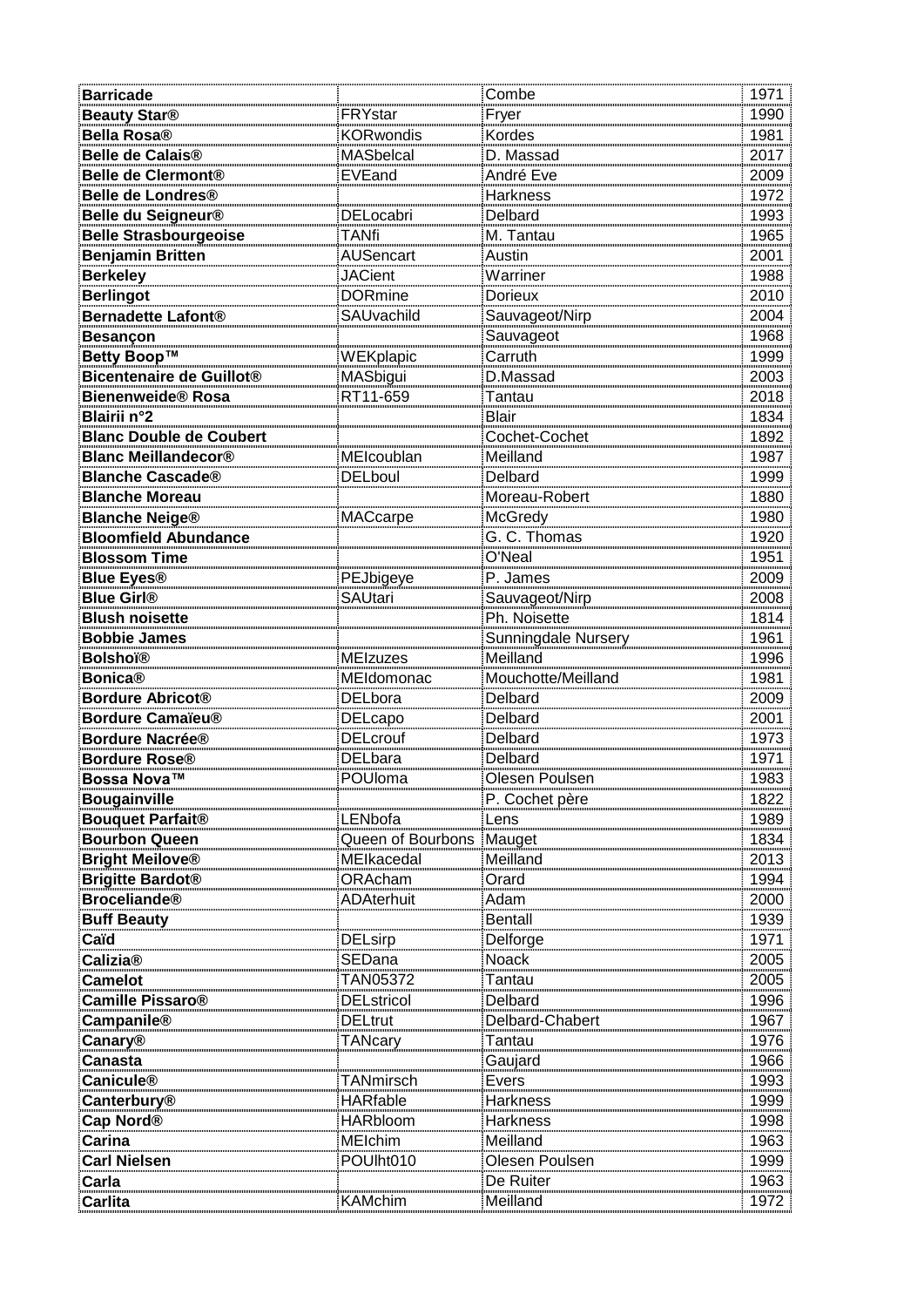| Carmagnole®                        | DELrobla             | Delbard-Chabert     | 1990                                 |
|------------------------------------|----------------------|---------------------|--------------------------------------|
| Carole Bouquet <sup>®</sup>        | <b>ADAssili</b>      | Adam                | 2000                                 |
| Carte d'Or <sup>®</sup>            | <b>MEIdresia</b>     | Meilland            | 2001<br>1860                         |
| <b>Catherine Guillot</b>           |                      | J.B. A.Guillot fils |                                      |
| Catherine Laborde®                 | ADAelseize           | Adam/Nirp           | 2006                                 |
| Cayenne®                           | KO 07/2940-01        | Kordes              |                                      |
| <b>Cécile Brunner</b>              |                      | Vve Ducher          | 2007<br>1881                         |
| Cécile Brunner Cl                  |                      | Hosp                | 1894                                 |
| Celina®                            | <b>NOAsun</b>        | Noack               | 1997                                 |
| Centenaire de Lourdes Jaune®       | <b>DELjaune</b>      | Delbard             | 2010                                 |
| Centenaire de Lourdes Rouge®       | <b>DELfloro</b>      | Delbard             | $\frac{2010}{1985}$                  |
| Centenaire de Lourdes®             | <u>DELge</u>         | Chabert/Delbard     | 1958                                 |
| César®                             | MEIsardan            | Meilland            | 1994                                 |
| <b>Champney's Pink Cluster</b>     |                      | Champney            | 1802                                 |
| Chantal Thomass®                   | <b>GUIchatho</b>     | Guillot             | 2011                                 |
| Charles Aznavour®                  | MElbeausai           | Meilland            | 1988                                 |
| <b>Charlotte Wierel</b>            |                      | Louis Walter        | 1926<br>1926<br>1988<br>1988         |
| <u> Chartreuse de Parme®</u>       | <u>DELviola</u>      | Delbard             |                                      |
| Château d'Amboise®                 | <b>DELrouvel</b>     | Delbard-Chabert     |                                      |
| Château de B <u>eauregard®</u>     | SAUgamu              | Sauvageot           | 2000                                 |
| Château de Chenonceau              |                      | Gaujard             | 1972                                 |
| Château de Cheverny®               | DELjaupar            | Delbard             | 2014                                 |
| Château du Rivau®                  | <b>EVErive</b>       | André Eve           | 2014<br>2003<br>1923<br>1973<br>1972 |
| <b>Chatillon Rose</b>              |                      | A. Nonin & Fils     |                                      |
| Cherry-Vanilla                     | ARMilla              | Armstrong           |                                      |
| Cheshire life                      |                      | Fryer               |                                      |
| <b>Chiffonade®</b>                 | <b>DORsere</b>       | <b>Dorieux</b>      |                                      |
| Chris                              | <b>KIRsan</b>        | Kirkham             | 2011<br>1998                         |
| Christina Kuenzle®                 | <b>HUBar 2008.3</b>  | Huber               | 2010<br>2010<br>2001<br>1956         |
| <u> Christophe Colomb®</u>         | MEIronssesar         | Meilland            |                                      |
| <u> Chrysler Imperial Cl.</u>      |                      | Paul B. Begonia     |                                      |
| <b>Claire Chazal®</b>              | ADAkinirca           | Adam                | 2003                                 |
| <b>Claridge<sup>®</sup></b>        | <b>PEKlipink</b>     | Pekmez              | 1984                                 |
| <b>Claude Monet®</b>               | <b>DELmovi</b>       | Delbard             | 2012                                 |
| Claudia Cardinale®                 | MAScatna             | Massad              | <br>1997                             |
| <mark>Claus Dalby™</mark>          | POULht009            | Olesen/Poulsen      |                                      |
| <u> Clothilde Soupert</u>          |                      | Soupert & Notting   | 2006<br>1889                         |
| Cocarde®                           | SAUvamar             | Sauvageot/Nirp      | 2002                                 |
| Cœur d'Amour                       | <b>DICam</b>         | Dickson             | 1965                                 |
| <b>Colette®</b>                    | <b>MEIroupis</b>     | Meilland            |                                      |
| Colonia                            | <b>MEllider</b>      | Meilland            | 1984                                 |
| Colorama                           | <br><b>MEIrigalu</b> | Meilland            | 1967<br>1967<br>1979<br>1858         |
|                                    | <b>HARkover</b>      | Harkness            |                                      |
| Compostellle®<br>Comte de Chambord |                      | Robert et Moreau    |                                      |
| <b>Comte de Falloux</b>            |                      | Victor Trouillard   | 1863                                 |
| <u>Comtesse de Provence®</u>       | MElbacus             | Meilland            | 2001                                 |
| Concerto®                          | MElhaitoil           | F.Meilland          | 1994                                 |
| Constance Spry®                    | <b>AUSfirst</b>      | <b>Austin</b>       | 1961<br>1956<br>1956                 |
| Coup de Foudre                     |                      | Hemeray-Aubert      |                                      |
| Crazy Fashion®                     | NIRpcrazy            | Nirp                | 2003                                 |
| <b>Crème Chantilly®</b>            | MEIradena            | Radler/Meilland     | 2007                                 |
| <b>Critérion</b>                   |                      | <b>DeRuiter</b>     | 1966                                 |
| <b>Crocus Rose</b>                 | <b>AUSquest</b>      | Austin              | 2000                                 |
| <b>Croix Blanche</b>               |                      | Paul Croix          | $\frac{2888}{1982}$                  |
| Croix d'Or                         |                      | Paul Croix          | 1985                                 |
| Crown Princess Margareta®          | <b>AUSwinter</b>     | Austin              | 1991                                 |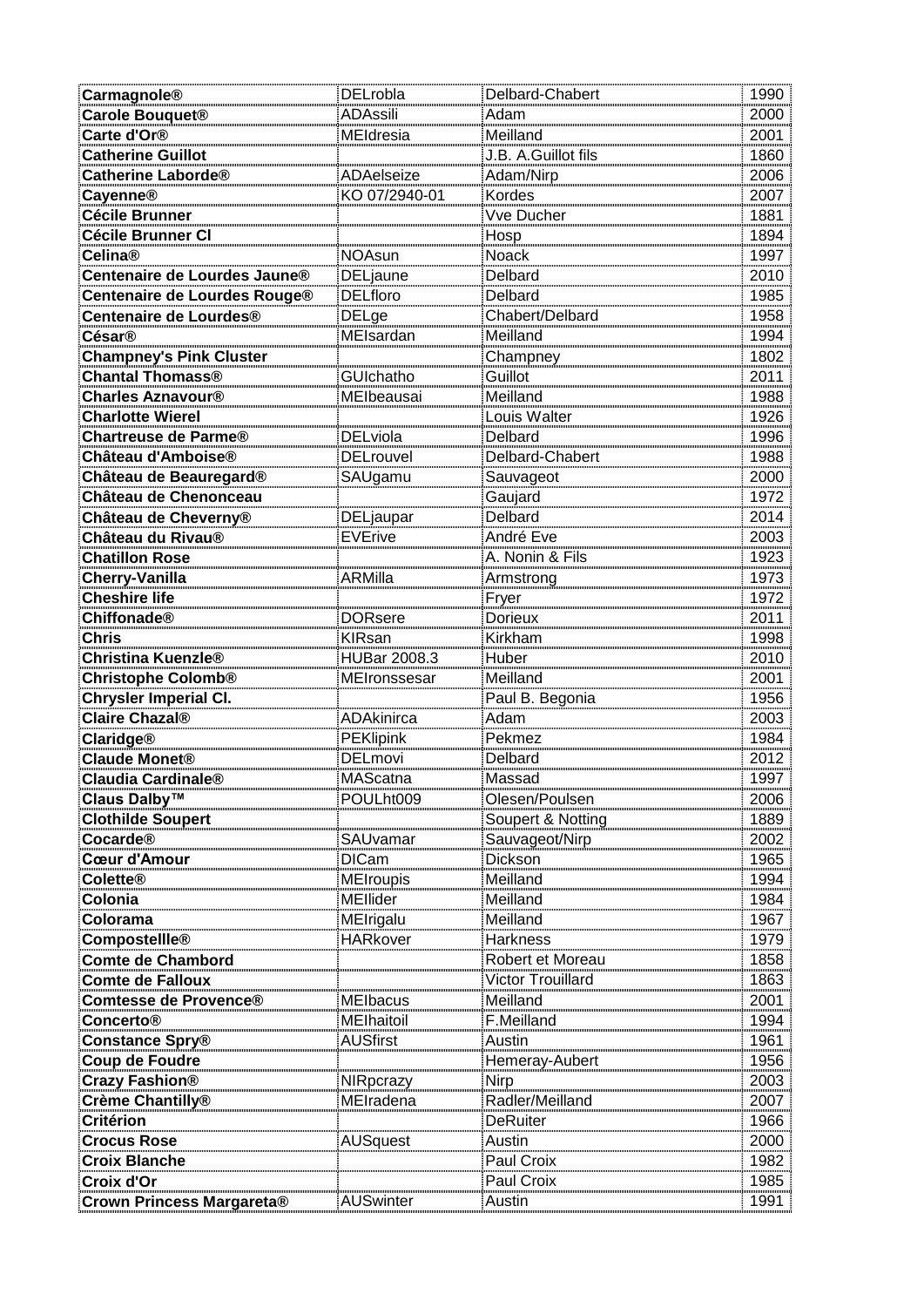| Crystal Palace®                              | <b>POUIrek</b>    | Olesen Poulsen             | 1989                                 |
|----------------------------------------------|-------------------|----------------------------|--------------------------------------|
| <b>Cuisse de Nymphe émue</b>                 |                   | Dumont                     | 1802                                 |
|                                              | <b>MEIzabo</b>    | Meilland                   | 1998                                 |
| Cumbaya <sup>®</sup><br>Cumberland           | HARnext           | Harkness                   |                                      |
| Dance of Joy 95                              | SAUdero           | <u>Sauvageot</u>           |                                      |
| Daniel Gélin®                                | <b>HARquince</b>  | <u>Harkness</u>            |                                      |
| Danse des Sylphes                            | MALcair           | Mallerin                   | 1990<br>2007<br>1995<br>1986<br>1959 |
| Danse du Feu                                 | MADa              | Mallerin                   | 1953                                 |
|                                              | <b>AUSdecorum</b> | ________<br>Austin         | $\frac{10000}{2005}$                 |
| Darcey Bussel®                               |                   |                            |                                      |
| Deborah®                                     | <b>MEInoiral</b>  | Meilland                   | 1989<br>2003                         |
| Dee Dee Bridgewater®                         | MEltandar         | Meilland                   |                                      |
| <b>Délia®</b>                                | <b>MASdeli</b>    | Massad                     | 1998                                 |
| Denise Grey <sup>®</sup>                     | <b>MEIxetal</b>   | Meilland                   | 1988                                 |
| Desdemona<br>Diablotin®                      | AUSkindling       | Austin                     | $\frac{2015}{1961}$<br>1961<br>1964  |
|                                              | DELpo             | Delbard-Chabert            |                                      |
| <b>Divine</b>                                |                   | Delbard                    |                                      |
| Django Reinhardt®                            | <b>BARolbcel</b>  | R.Barth-M.Joerger          | 2014                                 |
| <b>Docteur Eckener</b>                       |                   | Vincenz Berger             | 1928                                 |
| Docteur Watson®                              | <b>HARmanna</b>   | <b>Harkness</b>            |                                      |
| Dolce Vita <sup>®</sup>                      | DELdal            | Delbard                    | 2007<br>1971<br>2003<br>1996<br>2009 |
| <u>Dominique Loiseau®</u>                    | <b>DELolia</b>    | Delbard                    |                                      |
| <u>Don Quichotte</u>                         | <b>HARflow</b>    | <b>Harkness</b>            |                                      |
| Donatella <sup>®</sup>                       | MElkerira         | Meilland                   |                                      |
| <u>Dora</u>                                  |                   | Gaujard                    | 1975                                 |
| Dorola®                                      | <b>MACshana</b>   | McGredy                    | 1982                                 |
| Dorothy Perkins                              |                   | J.&Perkins/E.A. Miller     | 1901                                 |
| <u>Double Delight®</u>                       | ANDeli            | Swim                       | $\frac{155}{1976}$                   |
| Drift <sup>®</sup>                           |                   | Meilland                   |                                      |
| <b>Dronning Margrethe Palace®</b>            | POUIskov          | Olesen Poulsen             | 1991                                 |
| <b>Duchesse de Portland</b>                  |                   | Inconnu                    | 1775                                 |
| Duchesse de Rohan                            |                   | Lévêque & fils             | 1847<br>1988                         |
| Duchesse de Savoie®                          | <b>LAPbel</b>     | Laperrière                 |                                      |
| <b>Eclipse</b>                               | <b>SAUdora</b>    | <u>Sauvageot/Nirp</u>      | $\frac{1588}{1995}$                  |
| Ecole de Barbizon®                           | DORepin           | <u>Dorieux</u>             | 2002                                 |
| <u>Eddy Mitchell®</u>                        | <u>MEIrysett</u>  | Meilland                   | 2008                                 |
| Edgar Degas®                                 | <b>DELtrisang</b> | Delbard                    | 1994                                 |
| <b>Edith Piaf, Clg</b>                       | MEIramboysar      | <b>Meilland Richardier</b> | 2016                                 |
| Eléonore Cruse®                              |                   | Paul Croix                 | 2007                                 |
| Elina®                                       | DICjana           | C&P Dickson                | $\frac{288}{1984}$                   |
| Elisabeth Stuart®                            | MASelstu          | Massad                     | 2003                                 |
| Elle®                                        | MEIbderos         | Mouchotte/Meilland         | 1999<br>2019                         |
| <b>Elles de Lions</b>                        |                   | Mela Rosa CMR              |                                      |
| Elodie Gossuin®                              | MASelgo           | Massad                     | 2008                                 |
| <b>Emera®</b>                                | <b>NOAtraum</b>   | Noack                      | 1988                                 |
| Enneras<br>Emeraude d'Or<br>Emilien Guillot® |                   | Delbard/Chabert            | $\frac{1965}{1997}$                  |
|                                              | MASemgui          | <u>Massad</u>              |                                      |
| <b>Empreinte®</b>                            | DORfrag           | <u>Dorieux</u>             | 2004                                 |
| England's Rose®                              | AUSlounge         | <b>Austin</b>              | 2010                                 |
| Epi d'Or                                     | DELépi            | Delbard                    | 1981                                 |
|                                              | MEldrason         | Meilland                   | 2002                                 |
| Eric Tabarly®<br>Erotika®                    | EROica            | <u>Tantau</u>              | $\frac{1968}{7}$                     |
| <b>Escapade</b>                              | <b>HARpade</b>    | Harkness                   | 1967                                 |
| <u>Escapade</u>                              |                   |                            |                                      |
|                                              | HARpade           |                            |                                      |
| Eté Parfumé                                  |                   | <u>Harkness</u><br>McGredy | 1967<br>1974                         |
|                                              |                   |                            |                                      |
| <u>Etendard</u><br><b>Ethel</b>              |                   | Robichon<br>Turner         | 1956<br>1912                         |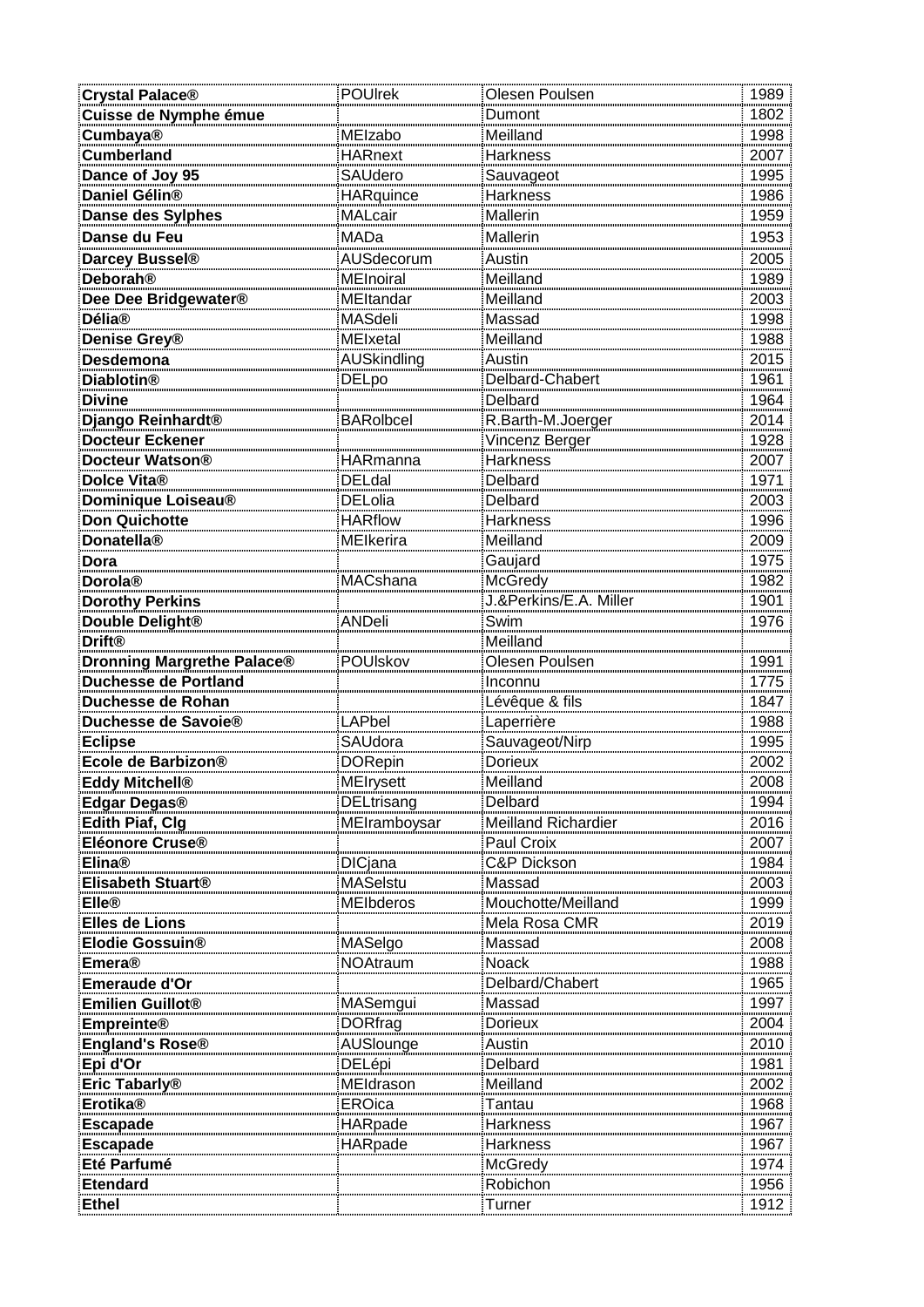| Étoile de Hollande                   |                                | Mathias Leenders              | 1931                                 |
|--------------------------------------|--------------------------------|-------------------------------|--------------------------------------|
| Europeana®                           |                                | De Ruiter                     | 1963                                 |
|                                      | 97 AMÉ                         | Paul Croix                    | 1997<br>1984                         |
| Eurorose<br>Eurosong®                | LENoran                        | Lens                          |                                      |
| Evelyne Dheliat®                     | SAUvrima                       | Sauvageot/Nirp                | 2006<br>1909<br>1999                 |
| <b>Excellenz von Schubert</b>        |                                | Peter Lambert                 |                                      |
| Falstaff®                            | <b>AUSverse</b>                | Austin                        |                                      |
| <b>Fanny Ardant®</b>                 | ADArocona                      | Adam                          | 2001                                 |
| Fantin-Latour                        |                                | Ed.A.Bunyard                  | 1938                                 |
| Farandole®                           | MElaloro                       | Meilland                      | 1999                                 |
| Fée de Bretagne                      | ??                             |                               |                                      |
| Fée des Neiges                       | KORbin                         | <b>Kordes</b>                 | 1958                                 |
| Fée des Neiges, Clg.                 |                                | Cant                          |                                      |
| Feeling                              | MEIsabeyla                     | Meilland                      | 1968<br>2010                         |
| <u>Félicité et Perpétue</u>          |                                | Jacques                       |                                      |
| Femme                                | DELvor                         | Delbard                       |                                      |
| Ferline®                             | <u>- = - - - .</u><br>_APdarle | <u>Laperrière</u>             |                                      |
| <u>Fernande Krier</u>                |                                | <u>Louis Walter</u>           |                                      |
| Fête des Mères                       |                                | Grootendorst                  | 1827<br>1970<br>1984<br>1925<br>1949 |
| Feu Baborg                           |                                | <u>Inconnu</u>                |                                      |
| Feu d'Artifice                       |                                | Mallerin                      | 1935                                 |
| <u>Fiona Gélin®</u>                  | <b>MASfigel</b>                | Massad                        | 2006                                 |
| <b>Firmament</b>                     |                                | Gaujard                       |                                      |
| <u>First Red</u>                     | PEKcoujenny                    | Pekmez                        |                                      |
| Flash                                | _ENana                         | _ens                          | 2000<br>1971<br>1988<br>1984         |
| Floradora                            |                                | Tantau                        | 1944                                 |
| Florence Arthaud <sup>®</sup>        | ADAnirchin                     | Adam                          | 2004                                 |
| <b>Folie'Flore</b>                   | <b>BARmacreme</b>              | René Barth                    | 2017                                 |
| Fontainebleau®                       | <b>DELpous</b>                 | Delbard-Chabert               | 2017<br>1967<br>1998<br>1987         |
| France Bleu®                         | ADAbuco<br>DELcril             | Adam                          |                                      |
| France Info®                         |                                | Delbard                       |                                      |
| France Libre®                        | DELjaunor                      | <b>Delbard</b>                | 1981                                 |
| <b>François Juranville</b>           |                                | <b>Barbier</b>                | 1906                                 |
| Frau Anna Pasquay                    |                                | Louis Walter                  | 1909                                 |
| Frédéric Chopin<br>Frédéric Mistral® |                                |                               | 1990                                 |
|                                      | MEItebros                      | Zyla<br>Meilland<br>Terminand | 1994                                 |
| <u>Fresco</u>                        | RUIco<br>KORresia              | De Ruiter<br>Kordes           | 1968                                 |
| Friesia                              |                                |                               | 1973                                 |
| Fulgurante                           |                                | <u>Warriner</u>               | 1976                                 |
| <b>Galaxy®</b>                       | <b>MElhuterb</b>               | Meilland                      | 1995                                 |
| Gamma                                | GAJ 651917                     | <u>Gaujard</u>                | 1972                                 |
| Gartenfreund®                        | KORhopico                      | Kordes                        | 2001                                 |
| <u>Gartenspaß®</u>                   | KORgohowa                      | Kordes                        | 2009                                 |
| <u>Gay Paris</u>                     | <b>DELvre</b>                  | <b>Delbard</b>                | 1960                                 |
| Geheimrat Dr Mittweg                 |                                | Lambert                       | 1909                                 |
| <u>Geheimrat Duisberg</u>            |                                | Kordes                        | 1933                                 |
| Général de Vaulgrenant               |                                | Louis Walter                  | 1926                                 |
| Génération Jardin®                   | <b>DELrospal</b>               | Delbard                       | 2007                                 |
| Geneviève Orsi®                      | <b>JACacien</b>                | Jackson/Perkins               | INC                                  |
| <b>Gentle Hermione</b>               | <b>AUSrumba</b>                | Austin                        | 2005                                 |
| <mark>Georges Denjean®</mark>        | MASgeden                       | Massad                        | 2005                                 |
| Gerbe Rose                           |                                | Fauque                        | 1904                                 |
| Gertrud Jekyll®                      | <b>AUSbord</b>                 | Austin<br>Turbat              | 1986                                 |
| Ghislaine de Féligonde               |                                |                               | $\frac{1888}{1916}$                  |
| <b>Giliane®</b>                      | <b>SAUvami</b>                 | <u>Sauvageot</u>              | 2004                                 |
| Gold Cottage®                        | <b>DICentice</b>               | Dickson                       | 2004                                 |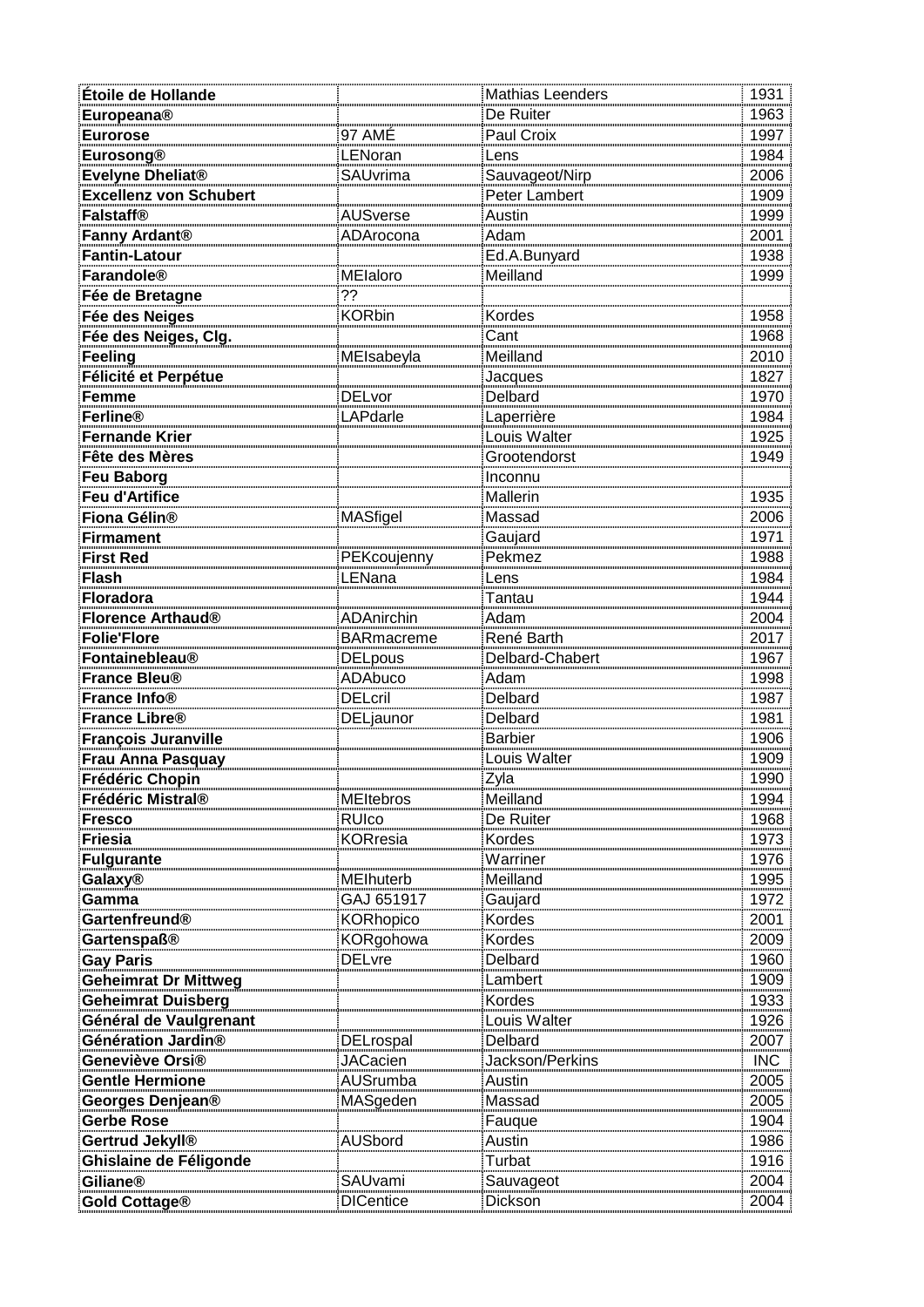| <b>Golden Border</b>                          | HAVobog                           | <u>Verschuren</u>                 | 1993                                                 |
|-----------------------------------------------|-----------------------------------|-----------------------------------|------------------------------------------------------|
| Golden Celebration™                           | AUSgold                           | Austin                            | 1992                                                 |
| Golden Fashion®                               | NIRpyelasif                       | Nirp                              | 2002                                                 |
| Golden Gate                                   | KORgolgat                         | Kordes                            |                                                      |
| <u>Golden Wings</u>                           |                                   | R.E.Shepherd                      | 2002<br>1995<br>1958<br>1967<br>2001                 |
| <u>Goldfassade</u>                            |                                   | Karl Baum                         |                                                      |
|                                               | AUSkeppy                          | Austin                            |                                                      |
| <mark>Grace®™</mark><br>Graham Thomas®        | <b>AUSmas</b>                     | Austin                            |                                                      |
| Grand Château <sup>®</sup>                    | <b>TANelorack</b>                 | Tantau                            | 1983<br>1988                                         |
| Grand Gala®<br>Gråsten™                       |                                   | Meilland                          | 1954<br>1954<br>1996<br>1990<br>1936<br>1936         |
|                                               | MElhap<br>POULfeld                | Olesen Poulsen                    |                                                      |
| <u>Grimaldi®</u>                              | <b>DELstror</b>                   | <b>Delbard</b>                    |                                                      |
| <b>Grootendorst</b>                           |                                   | De Goey                           |                                                      |
| <b>Grootendorst Supreme</b>                   |                                   | F.J.Grootendorst                  |                                                      |
|                                               | ADAsimaɑruaud                     | Adam                              |                                                      |
| <b>Gruaud Larose®</b><br>Gruss an Zabern      |                                   | Lambert                           |                                                      |
| Guirlande d'Amour                             |                                   |                                   |                                                      |
| <u>Guirlande fleurie</u>                      | <u>LENalbi</u>                    | <u>Lens</u><br>Robichon           |                                                      |
| Guy Savoy®                                    | ROBguir<br>DELstrimen             | Delbard                           | 2014<br>1904<br>1993<br>1968<br>2001                 |
| Hacienda®                                     | ORAdal                            | Orard                             | 1998                                                 |
| Hamlet <sup>®</sup>                           | <b>HARfervour</b>                 | <b>Harkness</b>                   |                                                      |
|                                               | <b>KORbe</b>                      | Kordes                            |                                                      |
| Heidelberg<br>Heideröslein                    |                                   | Lambert                           |                                                      |
|                                               |                                   | Meilland                          |                                                      |
| Hello®<br>Henri Matisse®                      | MEIkinba<br>DELstrobla            | <b>Delbard</b>                    |                                                      |
| <b>Henryane de Chaponay®</b>                  | <b>ORA351</b>                     | Orard                             | 1959<br>2000<br>1959<br>1932<br>2002<br>1993<br>2015 |
|                                               | <b>AUSblush</b>                   | Austin                            |                                                      |
| Heritage<br>Hobby                             |                                   | Evers/Tantau                      | 1984<br>2001<br>1997<br>1989<br>1906                 |
|                                               | DELchifrou                        | Delbard                           |                                                      |
| <mark>Hommage à Barbara®</mark>               | LAPbal                            |                                   |                                                      |
| Horticolor<br>Ida Klemm                       |                                   | <u>Laperrière</u><br>Louis Walter |                                                      |
|                                               |                                   | Gaujard                           |                                                      |
| <u>lle de France</u><br><b>Illisca</b>        | <b>LAPem</b>                      | Laperrière                        | 1940<br>1970                                         |
|                                               |                                   | Paul Croix                        | 1997                                                 |
| Image d'Epinal                                | AUStritch                         | Austin                            | 2016                                                 |
| <u>Imogen</u>                                 |                                   | Kordes                            | 2007                                                 |
| <u>Impala®</u>                                | KO 07/3175-01<br><b>POUIchris</b> | Olesen Poulsen                    | 1988                                                 |
| Imperial Palace®<br><b>Inconnu</b>            |                                   |                                   |                                                      |
| Inconnu                                       |                                   |                                   |                                                      |
| Indépendance duLuxembourg                     |                                   | Lens                              | 1990                                                 |
|                                               | MElteratol                        | Meilland                          | 2010                                                 |
| <b>Ines Sastre®</b><br><b>Intervilles</b>     | ROBinter                          | Robichon                          | 1968                                                 |
| <b>Isabelle Autissier®</b>                    | ADAsilthe                         |                                   | 1900<br>1999<br>2008<br>1957                         |
| <u>Isabelle de Reimpré® ____</u>              | GAU465                            | Adam<br>Aveline Gaujard           |                                                      |
| Jackie, Clg                                   |                                   | Moore                             |                                                      |
|                                               |                                   | Moreau-Robert                     |                                                      |
| Jacques Cartier<br>Jacques Prévert®           | <b>MEImouslin</b>                 | Meilland                          | 1868<br>1993<br>1996<br>1930                         |
| Jasmina™                                      | <b>KORcentex</b>                  | Hermann Kordes                    |                                                      |
| <b>Jean Brown</b>                             |                                   |                                   |                                                      |
| Jean Cocteau <sup>®</sup>                     | MEIkokan                          | Evans<br>Meilland                 | 2007                                                 |
|                                               | <b>DELbut</b>                     | Delbard-Chabert                   | 1965                                                 |
| Jean de la Lune <b>Jean de la Lune (</b>      | <b>MEIrokoi</b>                   | Meilland                          | 1996                                                 |
| <b>Jean Giono®</b><br>Jean Monet <sup>®</sup> | PEKcram                           | Pekmez                            | 1992                                                 |
|                                               |                                   |                                   | $\frac{1002}{2003}$                                  |
| Jean Piat®                                    | ADAcorhuit                        |                                   |                                                      |
| <u> Jean Sablon</u>                           | FEL07008                          | Félix                             | 2007                                                 |
| Jeanne Richert                                |                                   | Louis Walter                      | 1930                                                 |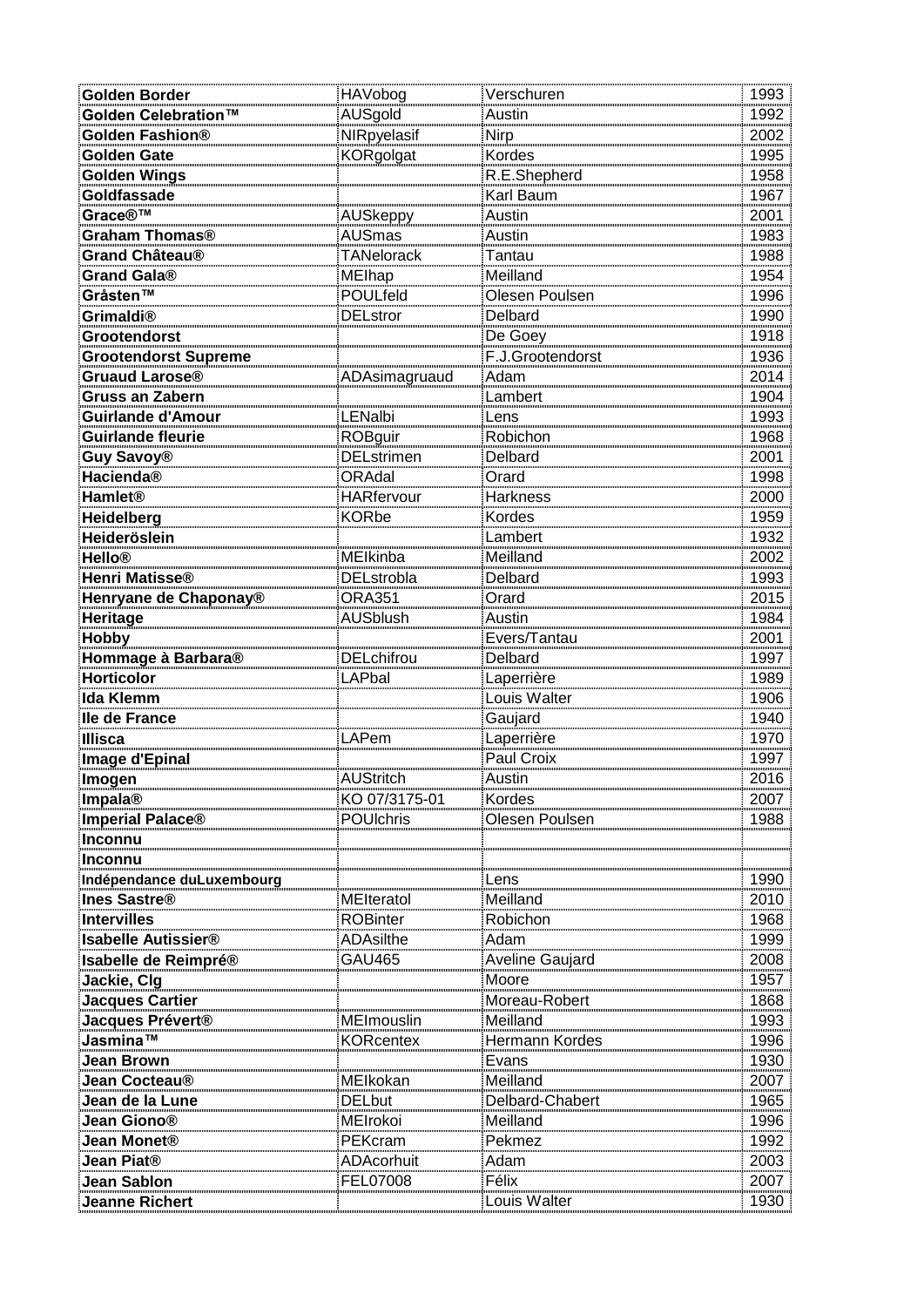| Jeremie Perfumella®                    | MEljerem           | Meilland                | 2006                                    |
|----------------------------------------|--------------------|-------------------------|-----------------------------------------|
| Jericho                                | <b>DORpech</b>     | <b>Dorieux</b>          | 2014                                    |
| <b>Jet Set®</b>                        | LAPra              | Laperrière              | 2005                                    |
| <b>Joachim du Bellay®</b>              | SAUcabou           | Sauvageot/Nirp          | 2003<br>2003<br>1994<br>1970<br>1989    |
| <u> Johann Strauss®</u>                | <b>MEIoffic</b>    | Meilland                |                                         |
| <b>Jolie Comtoise</b>                  |                    | <u>Sauvageot</u>        |                                         |
| Joseph Sauvageot®                      |                    | Sauvageot               |                                         |
| Joséphine Baker®                       | MEImaur            | Meilland                |                                         |
| <b>JP-Danel-Miss Daisy</b>             |                    | Jean-Lin LEBRUN         | 1973<br>2019                            |
| Jubilé du Prince de Monaco®            | <b>MEIsponge</b>   | Meilland                | $\frac{2000}{2014}$ $\frac{1991}{2018}$ |
| <u>Jubilé Laperrière 150 Ans®</u>      | LAPjub             | Robert Laperrière       |                                         |
|                                        |                    | Pekmez<br>              |                                         |
| Julia<br>Julie Pietri®                 | <u>EVElijar</u>    | Eve/Rateau              |                                         |
| <b>Kabuki®</b>                         | MEIgold            | Meilland                | 1967                                    |
| Kadora®                                | NOA83100b          | Noack                   |                                         |
| <b>Kalinka®</b>                        | <b>MElhartfor</b>  | Meilland                |                                         |
| <b>Karine Sauvageot®</b>               | SAUkar             | Sauvageot               |                                         |
| Karl Herbst                            |                    | Kordes                  |                                         |
| <u>Keros</u>                           | HARpacific         | Harkness                | 2005<br>1970<br>1989<br>1950<br>2011    |
| Kimono®                                |                    | De Ruiter               | 1961                                    |
| Knock Out™                             | RADrazz            | Radler                  | 1988                                    |
| <b>Königsrose®</b>                     |                    | Franz Wänninger         | 2013                                    |
| Konrad Adenauer                        | TANedauk           | Tantau                  |                                         |
| Kordes' Perfecta                       | KORalu             | Kordes                  |                                         |
| Kordes Rose Bordeaux®                  | <b>KORelamba</b>   | Kordes                  | 2013<br>1954<br>1957<br>2004            |
| Kosmos®                                | <b>KORpriggos</b>  | Kordes                  | 1997                                    |
| <u> Krönborg Castle®</u>               | <b>POUltry</b>     | Olesen Poulsen          |                                         |
| Kronenbourg <sup>®</sup>               | <b>MACbo</b>       | Mc Gredy                | 1995<br>1966                            |
|                                        | EVElsac            | André Eve               | 2000<br>2000<br>2003<br>2017            |
| La Belle Alsacienne®<br>La Belle Rouet | <u>KORgeowim</u>   | Kordes                  |                                         |
| La Décapole                            | ROSjacbar          | J.-Jacques Riss         |                                         |
| La Feuillerie®                         | VELgugrat          | Lens-Velle              | 2012                                    |
| La France                              |                    | J.B.Guillot             | 1867                                    |
| La Passionata                          | DELapo             | Delbard                 | 1997                                    |
| La Reine de la Nuit                    | DELstrinum         | Delbard                 | 2015                                    |
| La Rose de Molinard®                   | DELgraros          | Delbard                 | 2007                                    |
| <u>La Rose du Tigre</u>                |                    | <u> Jean-Lin LEBRUN</u> | 2018                                    |
| La Sevillana®                          | MEIgekanu          | Meilland                | 1978                                    |
| La Sevillana® Cl                       | MEIge-kanusar      | Meilland                | 1997                                    |
| La Vanoise Parc National®              | <b>KORhokhel</b>   | Kordes                  |                                         |
| <b>Lady Emma Hamilton</b>              | <b>AUSbrother</b>  | Austin                  | 2005                                    |
| <b>Lady of Shalott</b>                 | AUSnyson           | Austin                  | 2009                                    |
| <u>Lady Romantica®</u>                 | <u>MElperette</u>  | <u>Meilland</u>         | 2010                                    |
| Lady Salisbury                         | <u>AUScezed</u>    | Austin                  | 2011                                    |
| Laetitia Casta®                        | MEllampario        | Meilland                | 2009                                    |
| Lalande de Pomerol®                    | <b>DELcherot</b>   | Delbard                 | 2008                                    |
| L'Alcazar®                             | <b>TANefle</b>     | Tantau                  | 2004                                    |
| L <mark>'Alhambra®</mark>              | TAN97289           | Evers                   | 1997                                    |
| Lancôme®                               | DELboip            | Delbard                 | 1973                                    |
| _andLust®                              | <b>KORtuberlou</b> | Kordes                  | 2015                                    |
| Latino™                                | POUIcy015          | Olesen Poulsen          | 2007                                    |
| <b>Laurent Cabrol®</b>                 | <b>MASlaucab</b>   | Massad                  | 2010                                    |
| <b>Laurent Nicolas</b>                 | <u>VELpagared</u>  | Lens<br>Adam            | 2009<br>                                |
| Le Grand Huit©                         | ADAharman          |                         | 1993                                    |
| Le Grand Huit® Cl                      | ADAbaring          | Adam                    | 2004                                    |
| Le Jardinier des Roses                 | EVEgeboll          | Rateau/EVE              | 2017                                    |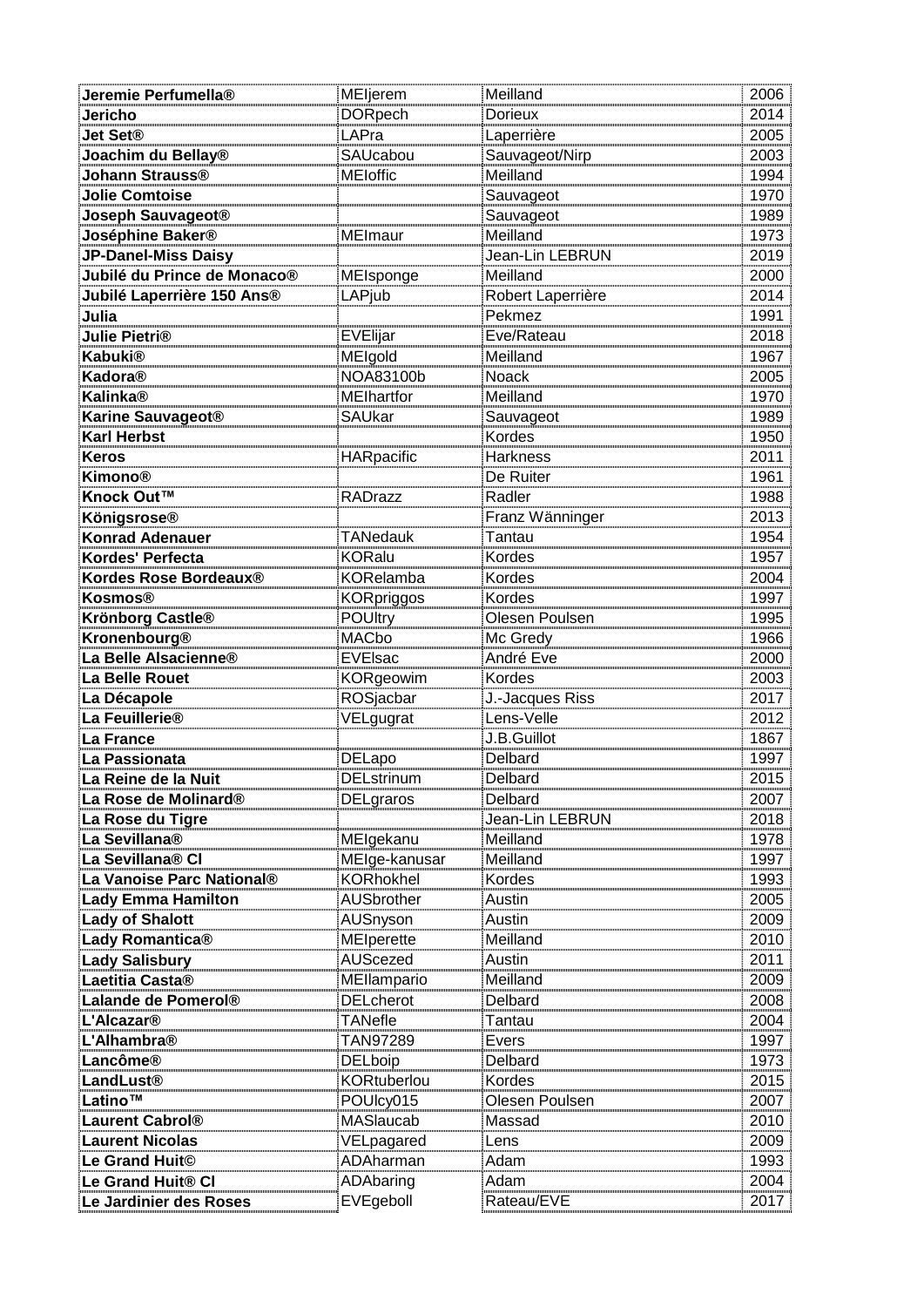| Le Rêve                                |                             | Pernet-Ducher                  | 1903                                                        |
|----------------------------------------|-----------------------------|--------------------------------|-------------------------------------------------------------|
| Le Rouge et Le Noir <sup>®</sup>       | DELcart                     | Delbard                        | 1973                                                        |
| Légion d'Honneur <sup>®</sup>          | <b>DELsamar</b>             | Delbard                        | 1974<br>2006<br>1993<br>1905<br>1991                        |
| Leo Ferré®                             | <b>ADAbiterse</b>           | Adam/Nirp                      |                                                             |
| Léonardo da Vinci®                     | MEIdeauri                   | Meilland                       |                                                             |
| Léontine Gervais                       |                             | Barbier<br>                    |                                                             |
| Les Amoureux de Peynet®                | <b>MEltobla</b>             | <b>Meilland</b>                |                                                             |
| Les quatre Saisons®                    | MElfafio                    | Meilland                       | 2003                                                        |
| Leverkusen                             | H. moderne                  | Kordes                         | 1954                                                        |
|                                        | MEljecycka                  | Meilland                       |                                                             |
| Liane Foly®<br>Lili Marleen            | <b>KORlima</b>              | Kordes                         |                                                             |
| <u>Lili Marleen Cl</u>                 | PEKlimasar                  | Pekmez                         |                                                             |
| Line Renaud®                           | <u>MEIclusif</u>            | Meilland                       |                                                             |
| Linnaeus™                              | POUIcot010                  | Olesen Poulsen                 | 2008<br>1959<br>1982<br>2004<br>2000<br>1978                |
| <b>Little White Pet</b>                |                             | Henderson                      |                                                             |
| Lolita Lempicka®                       | MEIzincaro                  |                                | 1879<br>1998                                                |
| <u>Lorraine®</u>                       |                             |                                |                                                             |
| Louis Blériot®<br>———————————————————— | <b>PEKbord</b><br>MEIbivers | Meilland<br>Pekmez<br>Meilland |                                                             |
| Louise Pommery®                        | SAUderupt                   | <u>Sauvageot</u>               |                                                             |
| ouise Walter                           |                             | Louis Walter                   | 1994<br>2009<br>2001<br>1909                                |
| <b>Louise Weiss®</b>                   | PEKcoujalapp                | Pekmez                         | 1993                                                        |
| <u>Louvre®</u>                         | <b>DELfat</b>               | Delbard-Chabert                |                                                             |
| Lovely Pink®                           | MEInoplius                  | Meilland                       |                                                             |
| <u> Lovely Pink®</u>                   | <b>MEInoplius</b>           | Meilland                       | $\frac{1967}{1967}$ $\frac{2011}{1987}$ $\frac{1987}{1975}$ |
| Luberon®                               | <u>UHLater</u>              | Uhl                            |                                                             |
| <u>_umen®</u>                          | SAU                         | Sauvageot                      |                                                             |
| Lusambo®                               | <b>MEllusam</b>             | Meilland                       | 1973                                                        |
| <b>Mabella</b>                         | <b>KORgold</b>              | Kordes                         | 1972                                                        |
| <b>Macha Meril®</b>                    | ADAlegoor                   | Adam                           |                                                             |
| Madame Kirrloff                        |                             | Meilland                       | 2004<br>1944<br>1926<br>1995<br>1995                        |
| <b>Madeleine Seltzer</b>               |                             | Louis Walter                   |                                                             |
| <u> Magic Meillandécor®</u>            | MEIbonrib                   | <b>Meilland</b>                |                                                             |
| <b>Mahina</b>                          |                             | Meilland                       | 1952                                                        |
| <b>Maid Marion</b>                     | AUStobias                   | Austin                         | 2010                                                        |
|                                        |                             | Kordes                         | 1953                                                        |
| Maigold<br>Maman Turbat                |                             | Turbat                         | 1911                                                        |
| Mamy Blue <sup>®</sup>                 |                             | G. Delbard                     | 1984                                                        |
| <u>Mango®</u>                          | DELblue<br>DORapri          | <u>Dorieux</u>                 | 1988                                                        |
| Manou Meilland®                        | MEltulimon                  | Meilland                       | 1977                                                        |
| Manou Meilland® Cl                     | <b>MEItulimonsar</b>        | Meilland                       | 1997                                                        |
| <b>Manuel Canovas®</b>                 | MASpagui                    | Massad                         | 1995                                                        |
| Manureva                               | SAUdril                     | Sauvageot/Nirp                 | $\frac{1500}{1997}$                                         |
| Marc-Antoine Charpentier <sup>®</sup>  | MASmacha                    | Massad                         | 2000                                                        |
| Märchenland                            |                             | <u>Tantau</u>                  |                                                             |
| <b>Marella</b>                         | MElgand                     | Meilland                       | 1946<br>1961                                                |
| <b>Mareva®</b>                         |                             | Noack                          |                                                             |
| <b>Margaret Merril</b>                 | NOAmel<br>HARkuly           | Harkness                       | 1997<br>1977                                                |
| Maria Liesa                            |                             | <b>Bruder Alfons</b>           | $\frac{1975}{1925}$                                         |
| Marie Curie®                           | <b>MEllomit</b>             | Meilland                       |                                                             |
| Marie Pavié                            |                             | <u>Allégatière</u>             | $\frac{1887}{1888}$                                         |
| Marie-Chantal                          | GAT.5367                    | <b>Gaujard</b>                 | 1959                                                        |
| <b>Marjolaine®</b>                     | <b>SAUniber</b>             | Sauvageot                      | 2000                                                        |
| Martine Guillot®                       |                             | Massad                         |                                                             |
| <b>Maurice Chevalier</b>               | MASmabay<br>DELtre          | Delbard-Chabert                | 1991<br>1959<br>1959                                        |
| Mela Rosa                              | <u>LEBrosa</u>              | Jean-Lin LEBRUN                | 1993                                                        |
| <b>Melissa®</b>                        | SAUnelle                    | Sauvageot/Nirp                 | 2000                                                        |
|                                        |                             |                                |                                                             |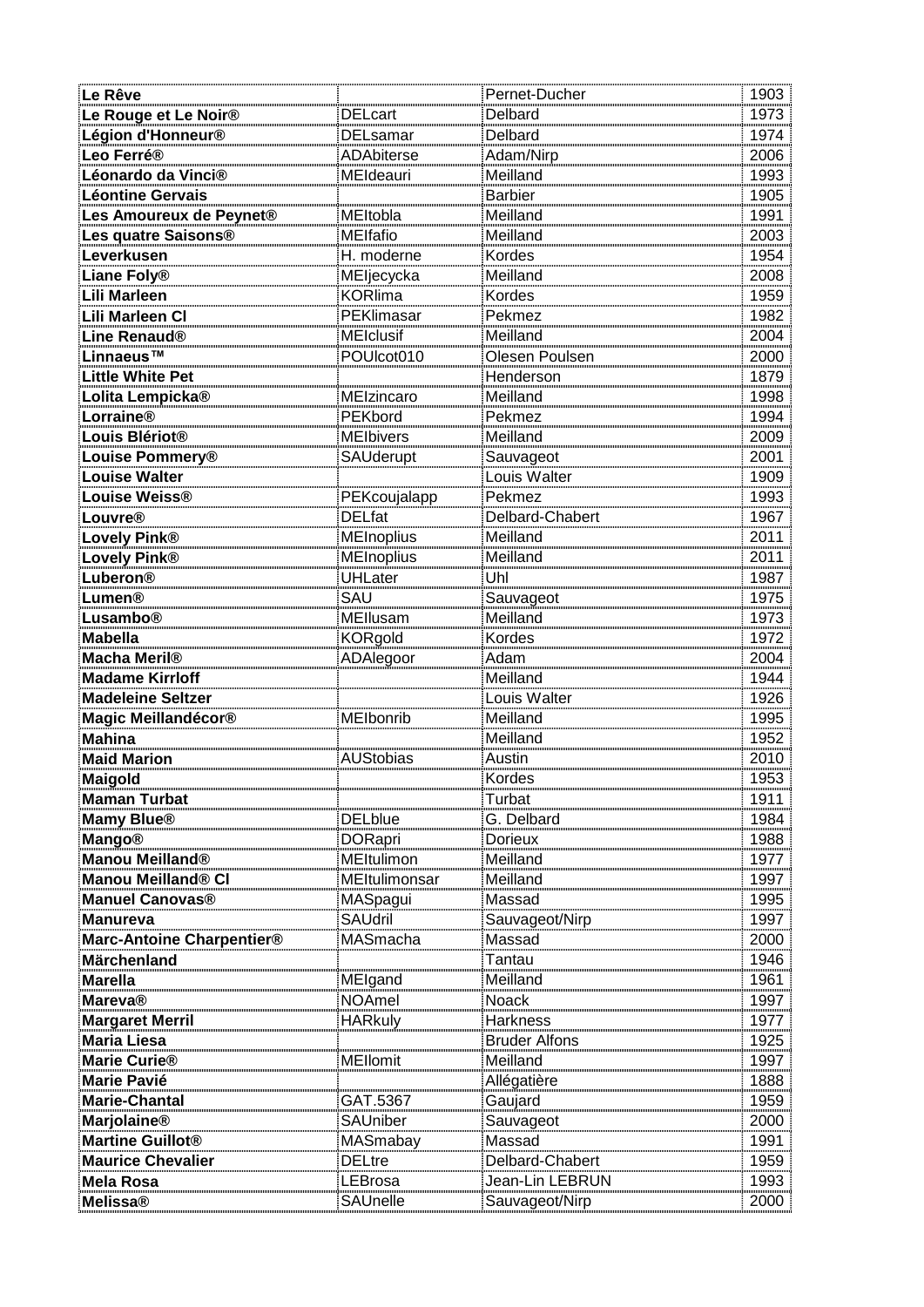| <u>Mercury 2000</u>                   | VENsar                             | Zyta                     | 1996                                 |
|---------------------------------------|------------------------------------|--------------------------|--------------------------------------|
| <b>Mermaid</b>                        |                                    | Paul                     | 1917                                 |
| Merveille de la Brie                  |                                    | Inconu                   |                                      |
| <b>Messara®</b>                       | <b>SAUdive</b>                     | Sauvageot                | 1995                                 |
| <u>Metropolitan®</u>                  | MEIfessel                          | Meilland                 | 2004                                 |
| <b>Mevrouw Nathalie</b>               | <b>NYPels</b>                      | <u>Mathias Leenders</u>  |                                      |
| Michel Bras®                          | <b>DELtil</b>                      | Delbard                  | 1919<br>2002                         |
| <mark>Michel Desjoyeaux®</mark>       | ADAlopac                           | Adam                     |                                      |
| Michel Serrault <sup>®</sup>          | <b>MElpicoty</b>                   | Meilland                 | 2010<br>2004                         |
| <u>Michelangelo®</u>                  | <b>MEltelov</b>                    | Meilland                 | <u>1997</u><br>1997<br>1951          |
| Michèle Meilland Cl                   |                                    | Meilland                 |                                      |
| Michèle Torr®                         | <b>JAColite</b>                    | <u>Warriner</u>          |                                      |
| <u>Michka®</u>                        | <b>MEIvaleir</b>                   | Meilland                 | 1976<br>1998                         |
| Milana zu Fürstenberg®                | SAUbrige                           | Sauvageot                | 2014                                 |
|                                       | <b>DELbir</b>                      | Delbard-Chabert          |                                      |
| Milrose®<br>Minerva®                  | ————————————————————<br>VISancar   | <b>Vissers</b>           |                                      |
| <u>Minnehaha</u>                      |                                    | Walsh                    |                                      |
| <u>Minouchette®</u>                   |                                    | Paul Croix               |                                      |
| Miranda                               |                                    | De Sansal                | 1965<br>2004<br>1904<br>1970<br>1869 |
| Miss France                           | GARmi                              | Gaujard                  | 1955                                 |
| Mme A. Meilland                       |                                    | Meilland                 | 1935                                 |
| Mme Anisette®                         | <b>KORberonem</b>                  | Kordes                   |                                      |
| <b>Mme Butterfly</b>                  |                                    | E. Percy Smith           |                                      |
| <u>Mme Caroline Testout</u>           |                                    | Pernet-Ducher            | 2013<br>1926<br>1890<br>1888         |
| Mme Ernest Calvat                     |                                    | Schwartz                 |                                      |
| <b>Mme Hardy</b>                      |                                    | Hardy                    | 1832                                 |
| Mme Isaac Pereire                     |                                    | Garçon                   | 1881                                 |
| <b>Mme Jules Graveraux</b>            |                                    | Soupert & Nottin         | $\frac{155}{1900}$                   |
| <u>Mme Louis Laperrière</u>           | LARib                              | <u>Joseph Laperrière</u> | 1960<br>1950<br>1933<br>1915         |
| <u>Mme Pierre S. Dupont, Clg</u>      |                                    | Hillock<br>              |                                      |
| <b>Mme Poincaré</b>                   |                                    | <u>Gravereaux</u>        |                                      |
| Mme Van de Voorde                     |                                    | Mallerin                 | 1928                                 |
| <b>Mme Victor Dimitriou</b>           | <b>DELcrip</b>                     | Delbard-Chabert          | 1967                                 |
| Mon Jardin et ma Maison®              | MElchavrin                         | Meilland                 | 1998                                 |
| Mona Lisa®                            | MEllyxir                           | Meilland                 | 2003                                 |
| Monica Bellucci®                      | MEImonkeur                         | Meilland                 | 2010                                 |
| Mortimer Sackler™                     | AUSorts                            | Austin                   | 2002<br>1920                         |
| Mosel                                 |                                    | Lambert                  |                                      |
| Mountbatten                           | HARmantelle                        | <b>Harkness</b>          | 1982<br>_____<br>1937                |
| <b>Mozart</b><br><b>Munstead Wood</b> |                                    | Lambert                  | 2007                                 |
|                                       | <b>AUSbernard</b>                  | Austin<br>Orard          |                                      |
| <u>Mykonos®</u>                       | ORAmicnov                          |                          |                                      |
| Mystérieuse®<br>Nadia Meillandécor®   | DORmyst                            | <u>Dorieux</u>           |                                      |
| Natali                                | <b>MEIbalneo</b><br><b>TANnali</b> | Meilland<br>Tantau       | 2007<br>2009<br>2007<br>2008<br>1973 |
| Naxos®                                |                                    |                          |                                      |
| Nelson Monfort®                       | TAN00896<br><b>MASnelmo</b>        | Evers<br>Guillot         |                                      |
|                                       |                                    | Havel                    |                                      |
| <u>Nette Ingeborg</u><br>New Dawn     |                                    | Dr. W.Van Fleet          | 2000<br>2008<br>1994<br>1930         |
| Non dénommée                          | PRUsur2                            | Rutten/Bierkreek         | 2019                                 |
| Non dénommée                          | SB 2000.26                         |                          |                                      |
| Non dénommée                          | LAPcol                             | Sauvageot<br>Laperrière  | 2000<br>2005                         |
| Non dénommée                          | PP 99.4307.9                       | Delbard                  | 1999                                 |
| Non dénommée                          | SD 731                             | Delforge                 | $\frac{1000}{2006}$                  |
| Non dénommée                          | <b>DORocre</b>                     | Dorieux                  | 2007                                 |
| Non dénommée                          | KORzigaho                          | Kordes                   | 2009                                 |
|                                       |                                    |                          |                                      |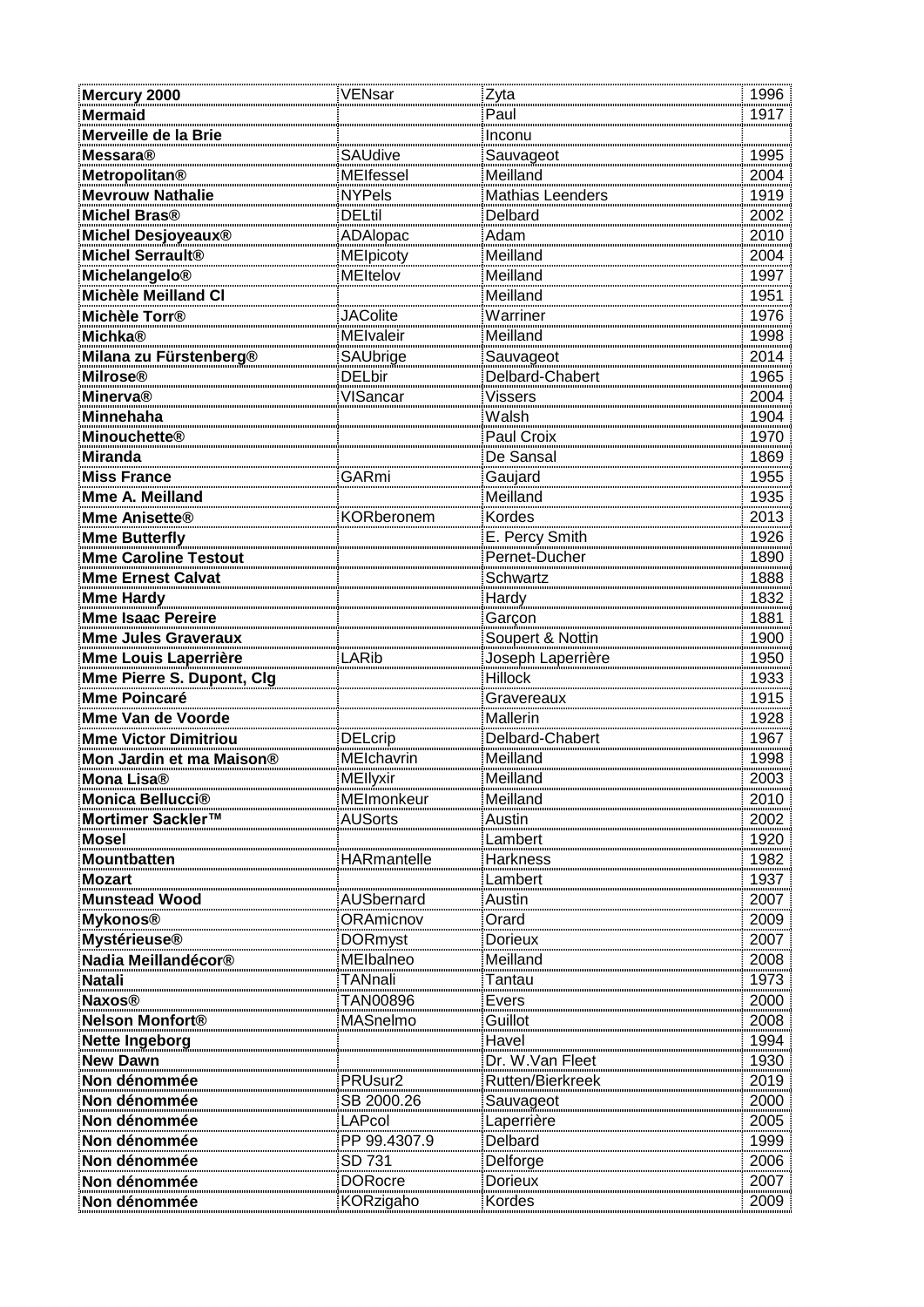| Non dénommée                           | 03-3104-1               | <u>Delbard</u>                      | 2003                                         |
|----------------------------------------|-------------------------|-------------------------------------|----------------------------------------------|
| Non dénommée                           | <b>REUnext</b>          | Reuter                              | 2011                                         |
| Non dénommée                           |                         | Meilland                            | $\frac{-34}{2011}$                           |
| namentamente<br>Non dénommée           | MElmihyaho<br>LAP 972XT | <u>Laperrière</u>                   | $\frac{2011}{2013}$                          |
| <u>Non dénommée</u>                    | <b>LAP 4805XT</b>       | <u>Laperrière</u>                   |                                              |
| Non dénommée                           | <u>DELparfroni</u>      | <u>Delbard</u>                      |                                              |
| Non dénommée                           | AM407                   | Meilland                            | 2007<br>2017                                 |
| Non dénommée                           | AM597                   | Meilland                            |                                              |
| Non dénommée                           | <b>AM/WR589</b>         | Meilland/Radler                     | 2017<br>2017                                 |
| <u>Non dénommée</u>                    | LAP 6710A               | <u>Laperrière</u>                   |                                              |
| Notre Dame du Rosaire®                 | MASnoda                 | Massad                              | 2016<br>2016<br>2010<br>1968<br>1963         |
| <u>Nouvelle Etoile</u>                 | <u>DELgrip</u>          | <b>Delbard</b>                      |                                              |
| Nuage Parfumé®                         | <b>TANellis</b>         | <u>Tantau</u>                       |                                              |
| Nuit d'Orient <sup>®</sup>             | <b>STEbigpu</b>         | Nirp                                | 1985                                         |
| $\overline{O}$ Ibia                    | NR. 860                 | Marcel Joerger                      |                                              |
| Old Blush                              |                         | J.Parsons                           | 2010<br>2010<br>1793<br>2014<br>2002<br>1991 |
| Olivia Rose Austin <sup>®</sup>        | AUSmixture              | Austin                              |                                              |
| <u> Olivier Roellinger®</u>            | DELkal<br>NOAschnee     | <u>Delbard</u>                      |                                              |
| <b>Opalia®</b>                         |                         | Noack                               |                                              |
| Orange Meillandina, CI. <sup>®</sup>   | MEljikatarsar           | Meilland                            | 1986                                         |
| Orange Symphonie®                      | <b>MEIninrut</b>        | Meilland                            | 1994                                         |
| Orléans Rose<br>Oxford®                |                         |                                     |                                              |
|                                        |                         | Levavasseur<br>Harkness             | 1909<br>1994                                 |
| Paco Rabanne®                          | <b>ADAharlu</b>         | Adam                                | 2004                                         |
|                                        | MElcairma               | Meilland                            | 1990                                         |
| Paganini®<br>Palais Biron<br>Palatino® | ORA 2437.02<br>DICtino  | Orard                               | $\frac{2010}{2004}$                          |
|                                        |                         | Dickson                             |                                              |
| <mark>Papa Meilland, Cl®</mark>        | MEIsarsar               | <b>Stratford</b>                    |                                              |
| Papa Meilland <sup>®</sup>             | MElcesar                | Meilland                            | 1970<br>1963                                 |
| Pape Jean-Paul II®                     |                         | <u>Keith W.Zary</u>                 |                                              |
| <b>Paréo®</b>                          | JACsegra<br>MElflarol   | Meilland                            | 2006<br>1985                                 |
|                                        | ADAnuaman<br>SAU        | Adam                                | $\frac{1990}{1989}$                          |
|                                        |                         | Sauvageot/Nirp                      |                                              |
| Parfum de Honfleur®                    | TAN04179                | Evers                               | 2004                                         |
| Parfum d'Orléans®                      | <u>SAUnalid</u>         | Sauvageot                           | <u>2006</u>                                  |
| Parfum Royal Gpt®                      | NIRparf                 | Nirp                                | 2013                                         |
| <b>Parfum Royal®</b>                   | <u>ADAmuging</u>        | Michel Adam                         | 2012                                         |
| <b>Parfumella®</b>                     |                         | Meilland                            |                                              |
| <b>Paris d'Yves St.Laurent</b>         | <b>MEIvamo</b>          | Meilland                            | 1994                                         |
| <u>Parks'yellow tea-scented China</u>  |                         | <mark>J. D. Parks</mark><br>Delbard | 1824<br>1965                                 |
| Parure d'Or®                           | <b>DELmir</b>           |                                     |                                              |
| Pascal Sevran®                         | <b>ADAlyakces</b>       | Adam                                | 2002<br>1963                                 |
| <b>Pascali®</b>                        | LENip                   | Lens                                |                                              |
| Pastella®<br>Pat Austin™               | TAN98130                | Evers/Tantau                        | 2004                                         |
|                                        | AUSmum<br>LEBolis       | Austin                              | $\frac{2004}{1993}$                          |
| <b>Patrick de Carolis</b>              |                         | J.-Lin Lebrun                       |                                              |
| Patrimonia                             | <u>LEBmonia</u>         | <u>J.Lin Lebrun</u>                 | 2018                                         |
| Paul Bocuse®                           | MASpaujeu               | Massad                              | 1992                                         |
| <b>Paul Gauguin®</b>                   | <b>DELstrichoc</b>      | Delbard                             | 2006<br>                                     |
| Paul Ricard <sup>®</sup>               | MEInivoz                | Mouchotte/Meilland                  | 1993                                         |
| <u> Paul's Scarlet Cl</u>              |                         | William Paul                        | 1916                                         |
| Peace & Love®                          | <b>CHEwsunsign</b>      | Chris Warner                        | 2010                                         |
| Perce Neige®                           | <b>PEKmiwhite</b>       | Pekmez                              | 1990                                         |
| <b>Perce Neige®</b>                    | PEKmiwhite              | Pekmez                              | 1990                                         |
| Perla de Alcanada                      |                         | Dot                                 | 1944                                         |
| Perle Noire <sup>®</sup>               | DELurt                  | Delbard                             | 1976                                         |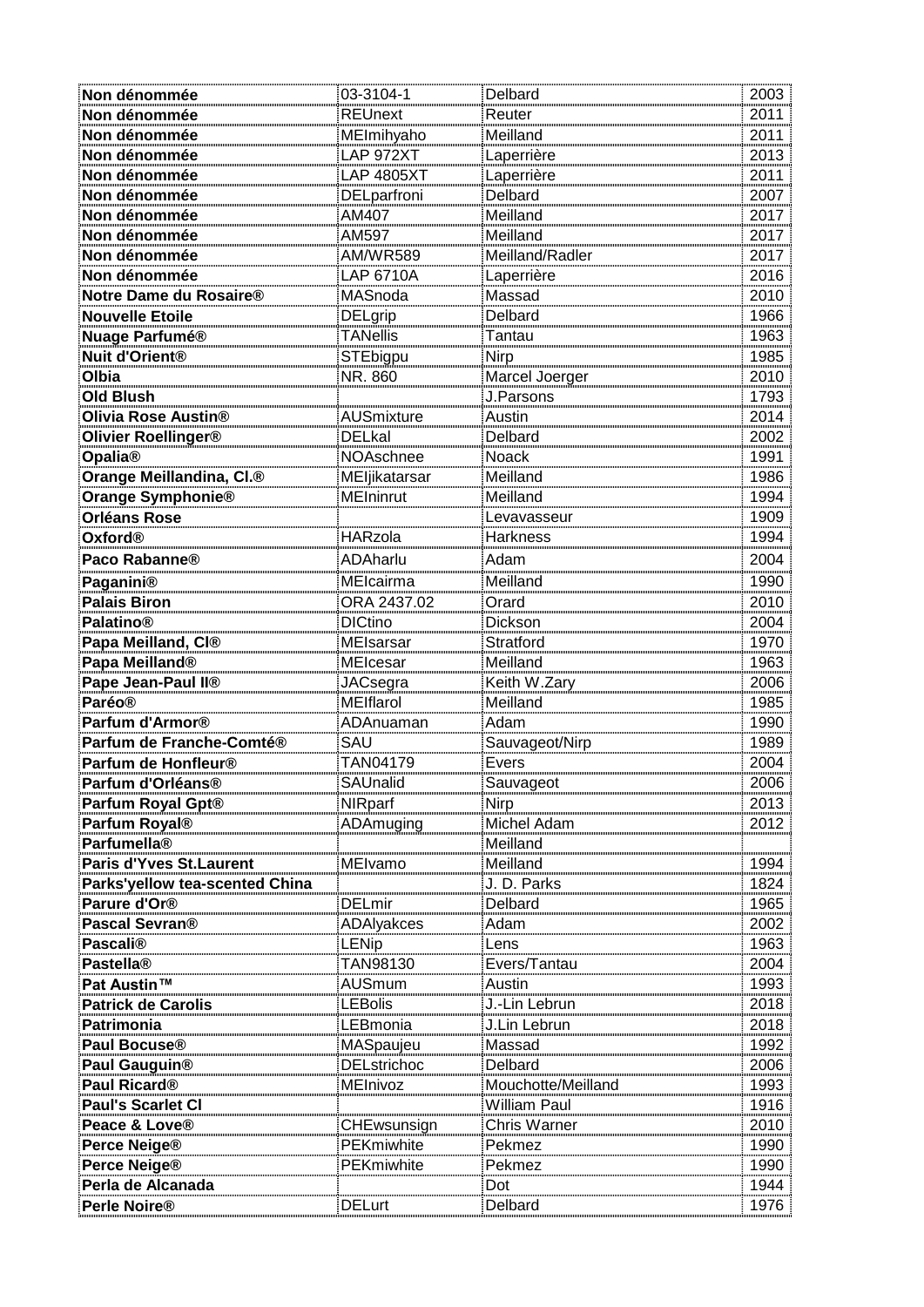| Peter-Paul Rubens®                                                                                                                              | VISpeparu               | Vissers             | 2002                                                                                 |
|-------------------------------------------------------------------------------------------------------------------------------------------------|-------------------------|---------------------|--------------------------------------------------------------------------------------|
| <b>Pétillante</b>                                                                                                                               |                         | Tantau              | 1963                                                                                 |
| <b>Petit Marquis®</b>                                                                                                                           | <b>KORholst</b>         | Kordes              | 1985                                                                                 |
| <b>Pierre Cardin®</b>                                                                                                                           | MEllolipo               | Meilland            | $\frac{1}{2008}$                                                                     |
| Pierre de Ronsard®                                                                                                                              | <u>MElviolin</u>        | Mouchotte/Meilland  | 1986                                                                                 |
| <u> Pierre Gagnaire®</u>                                                                                                                        |                         | Delbard             |                                                                                      |
| Pierre Hermé                                                                                                                                    | DELroli<br>EVEcot       | Rateau/Eve          | 2002<br>2009                                                                         |
| Pierre Larousse®                                                                                                                                | <b>MEImarene</b>        | Meilland            |                                                                                      |
|                                                                                                                                                 | <b>CHEwily</b>          | Warner              | 2006<br>1997                                                                         |
| <b>Pink Cottage</b><br>Pink Flash®                                                                                                              | <b>TRAkeeplac</b>       | <b>Travers</b>      | 2009<br>2009<br>1923<br>2011<br>1965                                                 |
| <b>Pink Grootendorst</b>                                                                                                                        |                         | Grootendorst        |                                                                                      |
| Pink Paradise®                                                                                                                                  | <b>DELfluoros</b>       | <b>Delbard</b>      |                                                                                      |
| Pink Perpetué                                                                                                                                   |                         | <u>Gregory</u>      |                                                                                      |
| <b>Playboy</b>                                                                                                                                  | CHEerio                 | Cocker              | 1976                                                                                 |
| Polka®™                                                                                                                                         | <b>MEltosier</b>        | Mouchotte/Meilland  |                                                                                      |
| Pompon de Bourgogne                                                                                                                             |                         | Inconnu             |                                                                                      |
| <b>Porcelaine de Bayeux®</b>                                                                                                                    | <u>ADAcocenpa</u>       | Adam                | $\begin{array}{r} \hline 1991 \\ 1629 \\ 2003 \\ 2007 \\ 2009 \\ \hline \end{array}$ |
| <u>Port Sunlight</u>                                                                                                                            | AUSlofty                | Austin              |                                                                                      |
| Precious Time®                                                                                                                                  | <b>ORAmarpa</b>         | Orard               |                                                                                      |
| <b>Premier Bal</b>                                                                                                                              |                         | Meilland            | 1955<br>2011                                                                         |
| Princ.Charlène de Monaco®                                                                                                                       | <b>MEldysouk</b>        | Meilland            |                                                                                      |
| Princ.Margaret d'Angleterre                                                                                                                     | <b>MEllista</b>         | Meilland            |                                                                                      |
| Prince Jardinier®                                                                                                                               | MEltroni                | Meilland            |                                                                                      |
| Prince Jardinier®                                                                                                                               | <b>MEltroni</b>         | Meilland            | 2011<br>1968<br>2006<br>2006<br>2002<br>2010                                         |
| Princess Alexandra of Kent                                                                                                                      | <b>AUSmerchant</b>      | Austin              |                                                                                      |
| Princess Ann                                                                                                                                    | <b>AUSkitchen</b>       | Austin              |                                                                                      |
| Prix P.J. Redouté®                                                                                                                              | MASpiejo                | Dominique Massad    | 2010                                                                                 |
| Prodige Ecarlate®                                                                                                                               | <b>MEIcoloss</b>        | Meilland            | $\frac{2009}{2009}$                                                                  |
| <b>Pt Léopold Senghor®</b>                                                                                                                      | <b>MElluminac</b>       | Meilland            | 2009<br>1979<br>2002<br>1988                                                         |
| <b>Pullman Orient Express®</b>                                                                                                                  | BAIpeace                | Meilland            |                                                                                      |
| Pyrénées                                                                                                                                        | POUIcov                 | Olesen Poulsen      |                                                                                      |
| Queen Anne                                                                                                                                      | <b>AUStruck</b>         | <u>Austin</u>       | 2011                                                                                 |
| Queen Elisabeth                                                                                                                                 |                         | Lammerts            | 1954                                                                                 |
| Queen Elisabeth, Clg                                                                                                                            |                         | Whisler             | 1957                                                                                 |
| Queen of Sweden                                                                                                                                 | AUStiger                | Austin              | 2004                                                                                 |
| R. corymbifera var.froebelii                                                                                                                    |                         | August von Regel    | 1870                                                                                 |
| R. multiflora adenochaeta                                                                                                                       |                         |                     | 1935                                                                                 |
| Rabelais®                                                                                                                                       | <b>MEInusian</b>        | Meilland            | 1998                                                                                 |
| Racquel <sup>TM</sup>                                                                                                                           | POUIren023<br>MEIkanaro | Poulsen<br>Meilland | 2012                                                                                 |
| <b>Raffaello®</b>                                                                                                                               |                         |                     | 2006                                                                                 |
| <b>Raubritter</b>                                                                                                                               |                         | Kordes              | 1936                                                                                 |
| <b>Raymond Blanc</b>                                                                                                                            | DELnado                 | Delbard             | 2007                                                                                 |
| <b>Raymond Chenault</b><br>L.<br>Allan allan allan allan allan allan allan allan allan allan allan allan allan allan allan allan allan allan al |                         | Kordes              | 1960                                                                                 |
| Rayon de Soleil <sup>®</sup>                                                                                                                    | MElanycid               | Meilland            | 2014                                                                                 |
| Rayon de Soleil®                                                                                                                                | MElanycid               | Meilland            | 2014                                                                                 |
| <b>Red Favorit</b>                                                                                                                              | TANschweigru            | Tantau<br>André Eve | 1954<br>1972                                                                         |
| <b>Red Parfum®</b>                                                                                                                              | EVErepra                |                     | $\frac{1312}{1974}$                                                                  |
| Red Star <sup>®</sup>                                                                                                                           | DIC4641                 | Dickson             |                                                                                      |
| Régis Marcon®                                                                                                                                   | DELpargentro            | Delbard             | 2012<br>1974                                                                         |
| Reine de France                                                                                                                                 | DELva                   | Delbard             | 1816                                                                                 |
| <b>Reine du Danemark</b>                                                                                                                        | MElfrypon               | Booth<br>Meilland   | 2005                                                                                 |
| René Goscinny®<br><b>Rêverie</b>                                                                                                                | <b>KORrei</b>           | Kordes              | 1974                                                                                 |
| <b>Révolution Française®</b>                                                                                                                    | MEltixia                | Meilland            | <br>1985                                                                             |
| <b>Rhapsody in Blue™</b>                                                                                                                        | FRAntasia               | Cowlishaw           | 2003                                                                                 |
|                                                                                                                                                 |                         |                     |                                                                                      |
| <b>Rimosa®</b>                                                                                                                                  | MEIgronurisar           | Meilland            | 1991                                                                                 |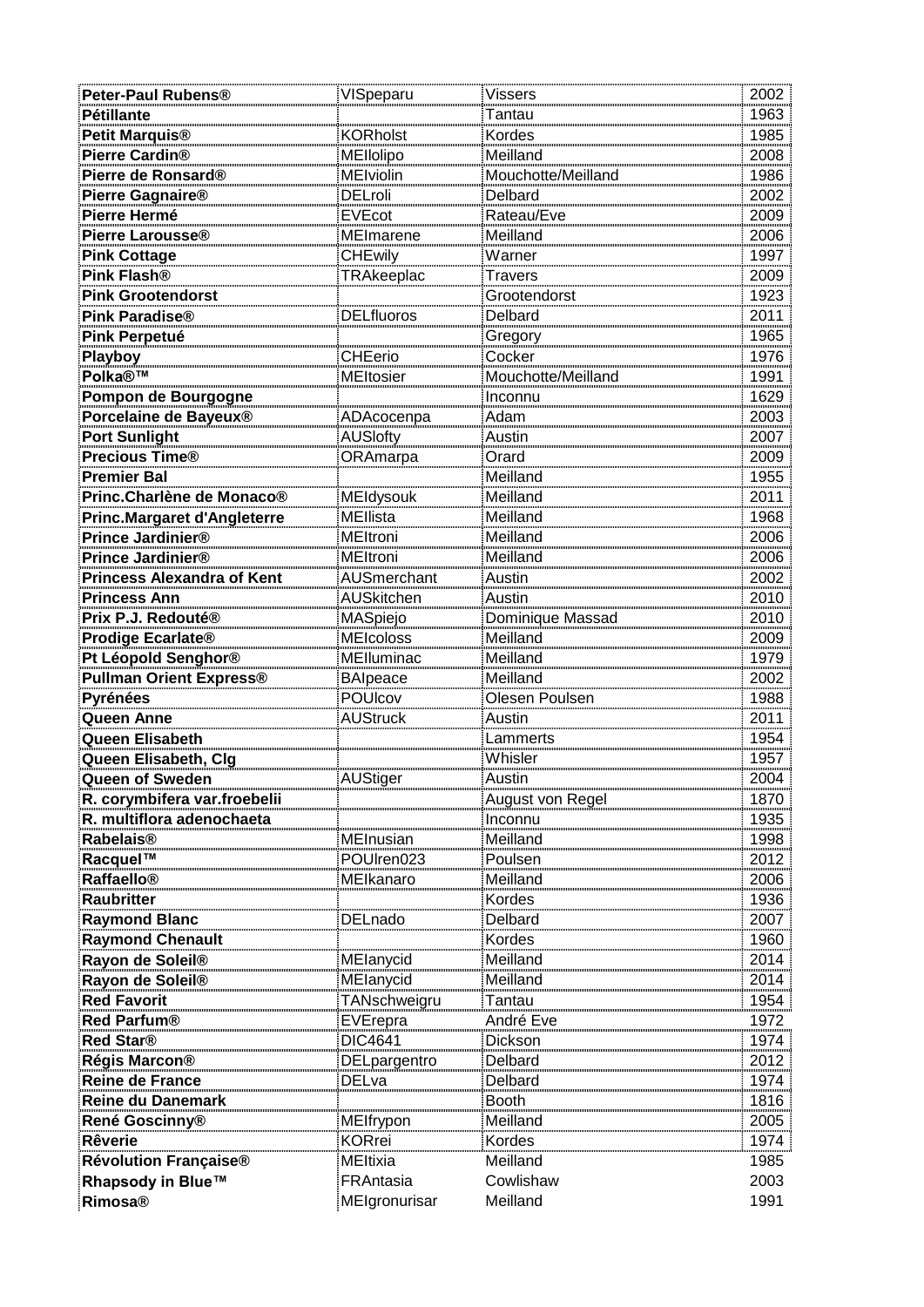| Ritz                                        |                        | <u>Gaujard</u>                   | 1961                                         |
|---------------------------------------------|------------------------|----------------------------------|----------------------------------------------|
| <b>Roald Dahl</b>                           | AUSowlish              | Austin                           | 2016                                         |
| <b>Robert Louis Stevenson</b>               | EVEsisna               | Rateau/EVE                       | 2017                                         |
| Roche Du Theil®                             | COCgold                | Cocker                           | $\frac{22}{1992}$                            |
| Rock 'N' Rose®                              |                        | Adam                             | 2006                                         |
| Rodin®                                      | ADAfitalu<br>MElgadraz | Meilland                         | 2000                                         |
| Roma®                                       | GEOrgen                | Marcel Joerger                   | 2006                                         |
| <mark>Romain Rolland®</mark>                | EVElapic               | Rateau/Eve                       | 2006                                         |
| Ronde Endiablée                             |                        | Combe                            | 1963                                         |
| <u>Rosa alba maxima</u>                     |                        | Inconnu                          | 1500                                         |
| Rosa canina                                 |                        |                                  | 1753                                         |
| Rosa chinensis sanguinea                    |                        | <b>Chine</b>                     | 1805                                         |
| Rosa chinensis viridiflora                  |                        | Smith                            | 1827                                         |
| Rosa corymbifera                            |                        | R. Schmid                        | 1912                                         |
| Rosa foetida                                |                        | Charles de l'Écluse              | 1583                                         |
| Rosa foetida persiana                       |                        | Henry Willock                    | 1837                                         |
| <u>Rosa gallica</u>                         |                        | Inconnu                          | 1554                                         |
| <u>Rosa gallica officinalis</u>             |                        | <u>Th. de Champagne</u>          |                                              |
| Rosa gallica versicolor                     |                        | Inconnu                          | 1160<br>1581                                 |
| Rosa glauca Pourr <mark>.</mark>            |                        | Pourret                          | 1788                                         |
| Rosa glutinosa                              |                        |                                  |                                              |
| <u>Rosa hugonis</u>                         |                        | Hugh Scallan                     | 1899                                         |
| Rosa luciae wichuraiana<br>R                |                        | Ernst Wichura                    | $\frac{1859}{1859}$                          |
| <mark>Rosa macounii</mark>                  |                        |                                  |                                              |
| Rosa moschata umbrella                      |                        |                                  |                                              |
| Rosa multiflora nana                        |                        | Inconnu<br>Léonard Lille         | 1891                                         |
| Rosa mutabilis                              |                        | H. Correvon                      | 1896                                         |
| <u>Rosa palustris</u>                       |                        | Inconnu                          |                                              |
| <u>Rosa primula</u>                         |                        | Franck N.Meyer                   |                                              |
| Rosa rugosa<br>                             |                        | Thunberg<br>———————————————————— | 1890<br>1794<br>1894                         |
| <u>Rosa rugosa alba</u>                     |                        | C.F.Newmann                      |                                              |
| Rosa rugosa hansa                           |                        | Schaum & Van Tol                 | 1905                                         |
| Rosa rugosa rubra                           |                        |                                  |                                              |
| <u>Rosa sericea pteracantha shekara she</u> |                        |                                  | 1884<br>,,,,,,,,,,,,,,,,,,,,                 |
| <u>Rosa sweginzowii macroc</u>              |                        |                                  | 1909                                         |
| Rosa viridiflora                            |                        | Smith                            | 1827                                         |
| <u>Rosa x alba cannabifolia</u>             |                        | <u>Inconnu</u>                   | $\frac{1021}{1629}$                          |
| Rosa x borboniana                           |                        | Jacques                          |                                              |
| Rosa x centifolia                           |                        |                                  | 1318<br>1788                                 |
| Rosa x centifolia muscosa                   |                        |                                  |                                              |
| Rosa x damascena bifera                     |                        | Inconnu                          | 1700<br>1633<br>1576<br>1902<br>1977<br>2006 |
| <u>.</u><br>Rosa x francofurtana            |                        |                                  |                                              |
| <u>Rosa x sancta</u>                        |                        |                                  |                                              |
| Rosarium Uetersen                           | <b>KORtersen</b>       | Kordes                           |                                              |
| Rose de Beaune®                             | <b>TANtanoras</b>      | Tantau                           |                                              |
| <mark>Rose de Burdigala®</mark>             | MElbrelon<br>HARhandy  | Meilland<br>Harkness             |                                              |
| Rose de Cornouaille <sup>®</sup>            |                        |                                  |                                              |
| Rose de Resht                               |                        | Lindsay                          | 2006<br>2003<br>1840<br>1996<br>1957         |
| <mark>Rose d'Or de Montreux®</mark>         | <u>ADAtonysil</u>      | Adam                             |                                              |
| Rose Gaujard®                               | GAUmo                  | Gaujard                          |                                              |
| Rose Iga®                                   | MElbalbika             | Meilland                         | 1983                                         |
| <b>Rose Meillandecor</b>                    | MEIpoque               | Meilland                         | 1983                                         |
| Rösel Dach<br>Rosemantic Pinck®             |                        | Louis Walter                     | 1906<br>1999                                 |
|                                             | <b>SAUvalet</b>        | Sauvageot                        |                                              |
| Rosenfaszination                            | KORglojaka             | Kordes                           | 2002                                         |
| Rosenfaszination                            | KORglojaka             | Kordes                           | 2002                                         |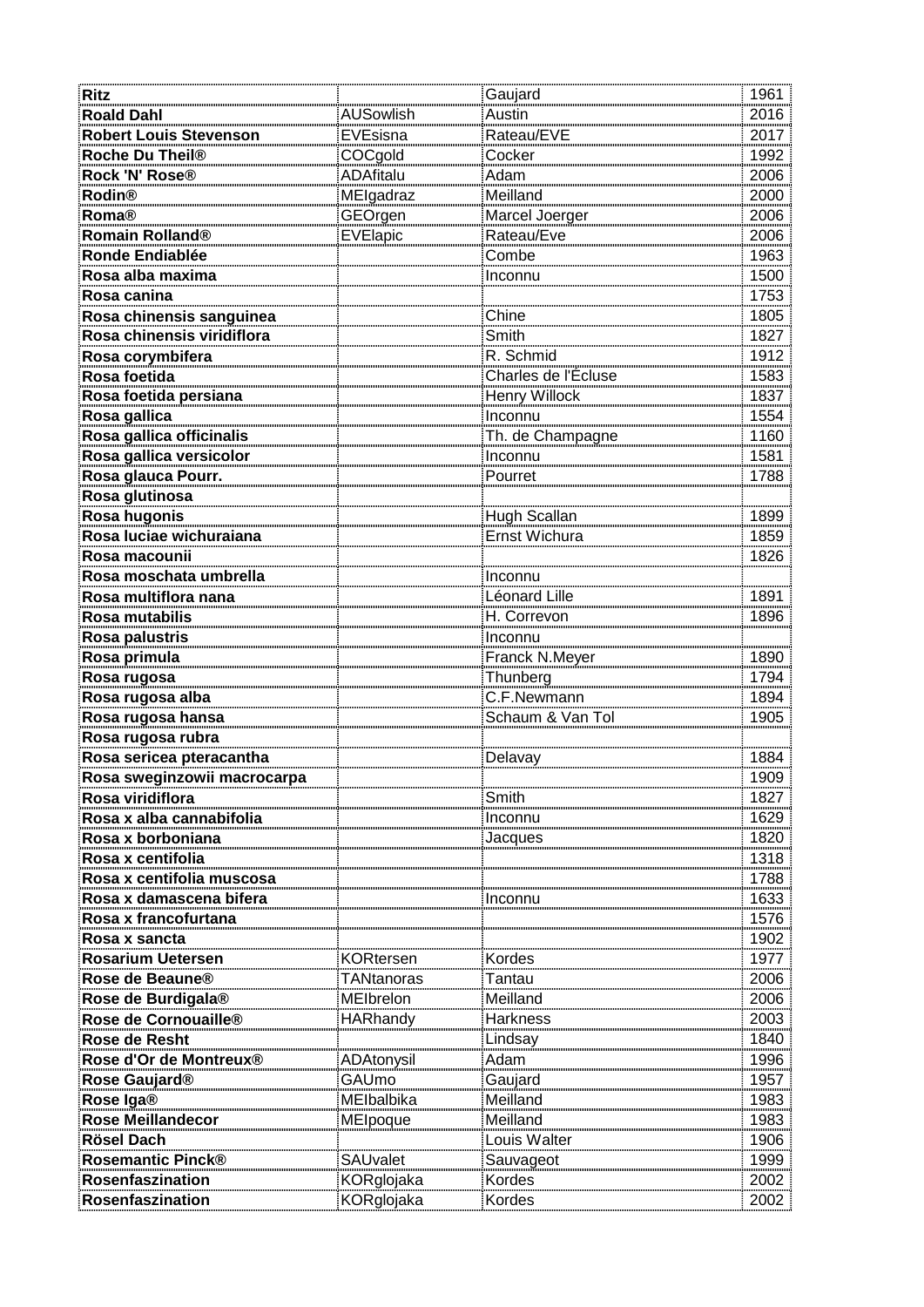| Roseraie du Châtelet®                     | <u>SAUban</u>                     | Sauvageot             | 2000                                 |
|-------------------------------------------|-----------------------------------|-----------------------|--------------------------------------|
| Rosomane Janon®                           | MASjanon                          | Massad                | 2001                                 |
| Rousefrenn                                | <u>VENjor</u>                     | <u>Stalislaw Zyla</u> | 2014<br>1991                         |
| Roussillon Nirpaysage®                    | <b>PEKblout</b>                   | Pekmez                |                                      |
| <mark>Royal Bonica®</mark>                | TERBISSA<br>MEImodac<br>AUSparade | Meilland              |                                      |
| <mark>Royal Jubilé®</mark>                |                                   | Austin                |                                      |
| Royale Rose®                              | SAUpacour                         | Sauvageot/Nirp        |                                      |
| <mark>Rushing Stream™</mark>              | AUStream                          | Austin                | 1991<br>1993<br>2012<br>2000<br>1997 |
| <b>Rusticana Cl</b>                       | MEllenasar                        | Paolino               | 1975<br>1972                         |
| <b>Rusticana®</b>                         | MElléna                           | Meilland              |                                      |
| <u></u><br>Rythmic                        |                                   | Cocker                | 1972<br>1986<br>2007<br>1990<br>1987 |
| <u>Saga Haemmerlin®</u>                   | LAPjau                            | <u>Laperrière</u>     |                                      |
| <b>Salambo®</b>                           | DELperl<br>                       | <u>Delbard</u>        |                                      |
| <b>Salita®</b>                            | KORmorlet                         | Kordes                |                                      |
| <b>Sandrine Quetier</b>                   | TRAnablue                         | <b>Travers</b>        |                                      |
| Sangerhausen Jubilee                      | <b>KORmamtiza</b>                 | Kordes                | 2018<br>1993                         |
| <u>Sangria</u>                            | MElprille                         | Meilland              |                                      |
| <mark>Saphir</mark>                       | DELpho                            | Delbard/Chabert       |                                      |
| $\sf{Sarab}$                              | MEIrabande                        | Meilland              | 2000<br>1964<br>1957                 |
| Satellite®                                | <b>DELsatel</b>                   | <b>Delbard</b>        | 1982                                 |
| Scarborough Fair™                         | <b>AUSoran</b>                    | Austin                | 2003                                 |
| <mark>Schneewittchen®</mark>              | <b>KORbin</b>                     | Kordes                |                                      |
| Schneezwerg                               |                                   | Lambert               |                                      |
| <u>Sensass Delbard®</u>                   | DELmoun                           | Delbard               | 1958<br>1912<br>1986<br>1988<br>2011 |
| <u>Senteur des Îles®</u>                  | COCdana                           | <u>Cocker</u>         |                                      |
| Sexy Perfumella®                          | <b>MEImirtylus</b>                | Meilland              |                                      |
| Sharifa Asma®                             | <b>AUSreef</b>                    | Austin                | 1989                                 |
| Sherlock Holmes <sup>®</sup>              | <b>HARklement</b>                 | <b>Harkness</b>       |                                      |
| Sherwood®                                 | <b>HARglobe</b>                   | <b>Harkness</b>       | 2006<br>1998<br>1936<br>2008         |
| Signora<br>Dete                           |                                   | Aicardi               |                                      |
| <u>Sir John Betjeman</u>                  | AUSvivid                          | Austin                |                                      |
| <u>Sir Lancelot®</u>                      | HARgalaxy                         | <b>Harkness</b>       | 2000                                 |
| <b>Sir Winston Churchill</b>              |                                   | Dickson               | 1955                                 |
| <b>Sirius®</b>                            | RT 05415                          | Tantau                | 2005                                 |
| <u>Sissi Clg®</u><br>———————————————————— | PEKsisar                          | Pekmez<br>            |                                      |
| <b>Snowballet®</b>                        | <b>CLAysnow</b>                   | <u>Clayworth</u>      | 1977                                 |
| Sœur Emmanuelle®                          | <u>DELamo</u>                     | Delbard               | 2004                                 |
| Soirée de Bonheur®                        | <b>CROest</b>                     | Paul Croix            | 1993                                 |
| Soleil d'Or                               |                                   | Pernet-Ducher         | 1898                                 |
| Soleil Vertical®                          | DELsar                            | Delbard               | 2007                                 |
| <u>Sonia Rykiel® III</u>                  | MASdogui                          | Massad                | 1991                                 |
| Sonnenwelt®                               | <b>KORmelaus</b>                  | Kordes                | $\frac{188}{2012}$                   |
| Sophie Rochas®                            | <b>DELroch</b>                    | <b>Delbard</b>        | 2017                                 |
| Soraya CI®                                | MEljenorsar                       | Meilland              | 1955                                 |
| Souvenance                                |                                   | Lens                  | 1965                                 |
| <u>Souvenir de Claudius Pernet, Clg</u>   |                                   | Pernet-Ducher         | 1920                                 |
| Souvenir de la Malmaison                  |                                   | Jean Beluze           | 1843<br>                             |
| Souvenir de la Malmaison Clg              |                                   | Bennet                | 1893                                 |
| Souvenir de Marcel Proust®                | <u>DELpapy</u>                    | Delbard               | 1992                                 |
| Souvenir de Robert Schuman®               | MASrosch                          | Massad                | 1998                                 |
| <b>Spahi®</b>                             | <b>DORthui</b>                    | Dorieux               | 2013                                 |
| Spirit of freedom®                        | <b>AUSbite</b>                    | Austin                | 2002                                 |
| <u>St. Prokulus Rose®</u>                 | RT10898                           | Tantau                | 2018                                 |
| <u>Strawberry Hill®</u>                   | <u>AUSrimini</u>                  | Austin                | 2006                                 |
| Summer Lodge®                             | <u>ORAstricape</u>                | <u>Orard</u>          | 2007                                 |
| Summer Serenade®                          | SMItfirst                         | Smith                 | 1986                                 |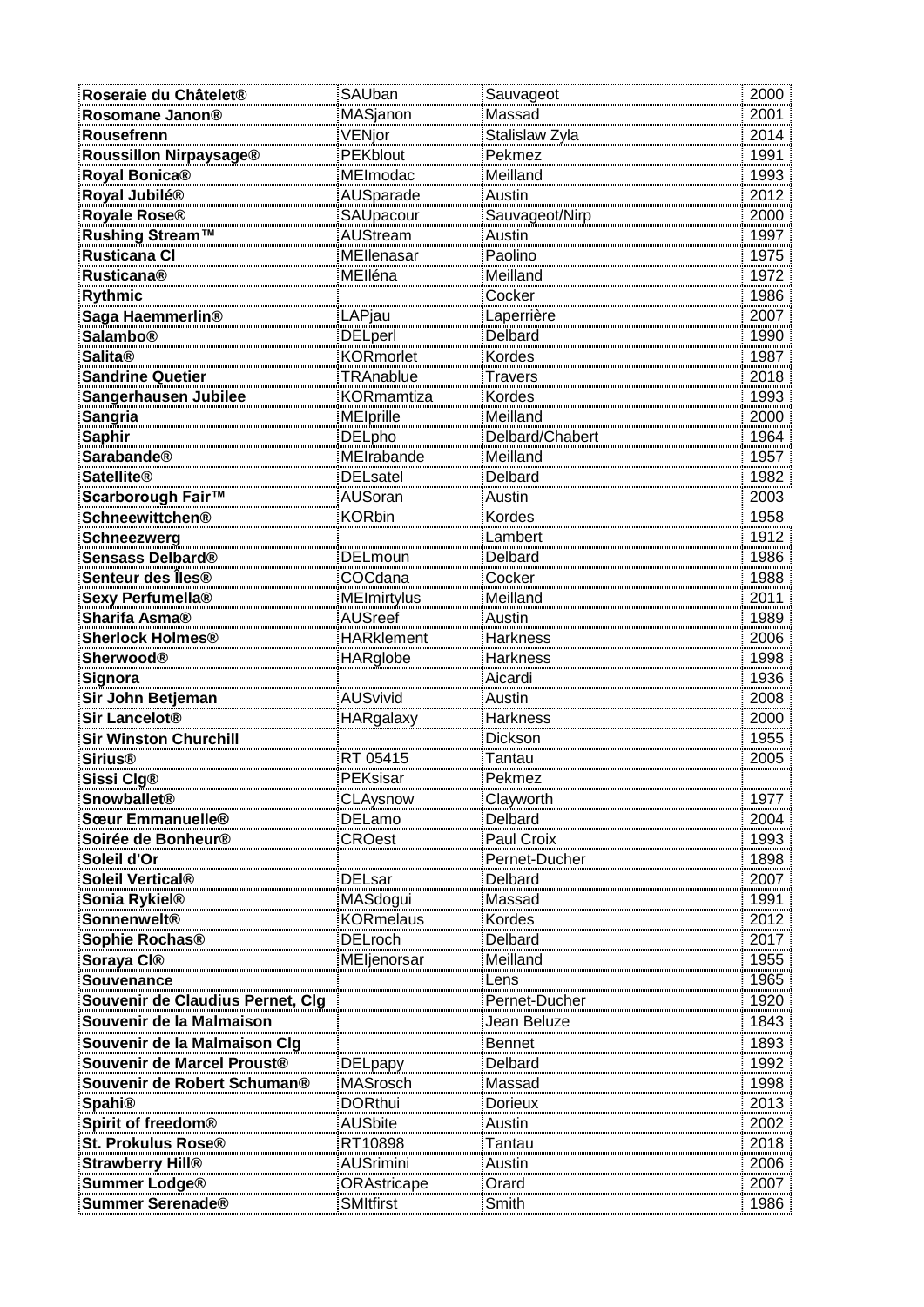| <u>Summer Song®</u>                      | AUStango                                          | Austin                     | 2005                                 |
|------------------------------------------|---------------------------------------------------|----------------------------|--------------------------------------|
|                                          | <b>KORsteimm</b>                                  | Kordes                     | 2007                                 |
| Sunstar®<br>Super excelsa®               |                                                   | Hetzel                     | 1986                                 |
| <b>Super Prince Tango</b>                | HELexa<br>DELami                                  | Delbard                    | 1960<br>1971<br>1950<br>2008<br>2012 |
| <u>Sutter's Gold</u>                     |                                                   | <u>Swim</u>                |                                      |
| Sweet Blondie <sup>®</sup>               | <u>VISswepat</u>                                  | Vissers                    |                                      |
| <b>Sweet Delight®</b>                    | ADAlegski                                         | Adam                       |                                      |
| Sweet Dream <sup>®</sup>                 | <b>FRYminicot</b>                                 | Fryer                      |                                      |
| <b>Sweet Love®</b>                       | <b>HARmisty</b>                                   | <b>Harkness</b>            | 1987<br>2005                         |
|                                          | AUScerise<br>MEldanu<br>MElchibon<br>MElchansosar |                            | 2009<br>1965<br>2000<br>1995         |
| <mark>Tam O'Shanter</mark><br>Tamango®   |                                                   | Austin<br>Meilland         |                                      |
|                                          |                                                   | Meilland                   |                                      |
| Tchaïkovsky®<br>Tchin Tchin, Cl          |                                                   | Meilland                   |                                      |
| <u>Tequila®</u>                          | MEIpomolo                                         | Meilland                   | 2003                                 |
|                                          |                                                   | <b>Simpson</b>             |                                      |
| Terracotta®<br>Tess of the d'Urberville® | SIMchoca<br>AUSmove                               | Austin                     |                                      |
| <b>Thalia</b>                            |                                                   | J.B. Schmitt               |                                      |
| The Dark Lady®                           | AUSbloom                                          | Austin<br>                 |                                      |
| The Fairy                                |                                                   | <b>Bentall</b>             | 2001<br>1998<br>1895<br>1991<br>1932 |
| The Lady Gardener®                       | AUSbrass                                          | Austin                     | 2013                                 |
| The Mayflower <sup>®</sup>               |                                                   | Austin                     |                                      |
|                                          | <b>AUStilly</b><br>AUSwalker                      | Austin                     | 2001<br>1991                         |
| The Pilgrim®<br>Thomas à Becket®         | AUSwinston                                        | …………<br>Austin             | 1991<br>2013<br>1990<br>1963<br>1990 |
|                                          | MElcelna                                          | Meilland                   |                                      |
| Tino Rossi®<br>Tom Pillibi               |                                                   | Combe                      |                                      |
| Topkapi Palace®                          | <b>POUlthe</b>                                    | Olesen Poulsen             |                                      |
| <u>Toro Del Fuego</u>                    | <b>DELfrat</b>                                    | Delbard                    |                                      |
| <b>Tour de Malakoff</b>                  |                                                   | Soupert & Notting          | 1970<br>1857                         |
| Tourmaline®                              | DELfri                                            | Delbard                    |                                      |
| <u>Treasure Trove</u>                    |                                                   |                            | 1965<br>1965<br>1977<br>1904         |
| <b>Trier</b>                             |                                                   | <u>Treasure</u><br>Lambert |                                      |
| Valenciennes                             |                                                   | Robichon                   | 1959                                 |
| Valse des Neiges®                        | TANrezlaw                                         | Evers/Tantau               | 1987                                 |
| Variegata di Bolognia                    |                                                   | Lodi/Bonfiglioli           | 1909                                 |
| Veilchenblau                             |                                                   | Schmidt                    | 1909                                 |
| <u>Velasquez®</u>                        | MElmirtylus                                       | Meilland                   | 2010                                 |
| Velay-Rose®                              |                                                   | Paul Croix                 | 1972                                 |
| Velay-Rose®                              |                                                   | Paul Croix                 | <br>1972                             |
| Vendée Globe®                            | DORvengold                                        | Dorieux                    | 2000                                 |
| Vendôme                                  | GAUra                                             | Gaujard                    | $\frac{2888}{1957}$                  |
| Vent des Indes®                          | MAUkeole                                          | Maulave                    | 1991                                 |
| Vent d'Été®                              | <b>KORlanum</b>                                   | Nirp/Kordes                | 1985                                 |
| Verdi                                    | LENbit                                            | <u>Lens</u>                | 1984                                 |
| Véronique B.®                            | MASverob                                          | Massad                     | 1997                                 |
| Versigny®                                | <b>MASversi</b>                                   | Massad                     | 1992                                 |
| <u>Victor Hugo®</u>                      | MElvestal                                         | Meilland                   | 1985                                 |
| <b>Ville de Gand</b>                     |                                                   | <u>Gaujard</u>             | 1949                                 |
| Ville de Roeulx                          |                                                   | Dr. I. Meneve              | 1989                                 |
| Ville de Saumur <sup>®</sup>             | FRYracy                                           | Fryer                      | 2007                                 |
| Ville de Saverne                         |                                                   | Heizmann                   | 1937                                 |
| Ville d'Ettelbruck®                      | LENivill                                          | <u>Lens</u>                | 1983                                 |
| <b>Vintage®</b>                          | NIRptag                                           | <b>Nirp</b>                | 2010                                 |
| Violette Parfumée®                       | <b>DORient</b>                                    | <b>Dorieux</b>             | 1992                                 |
| Volare®                                  | <b>ADAlinalu</b>                                  | Michel Adam                | <br>2016                             |
| Walko <b>wal</b>                         | <b>DELde</b>                                      | Delbard-Chabert            | 1957                                 |
| <b>Wild Edric</b>                        | <b>AUShedge</b>                                   | Austin                     | 2005                                 |
|                                          |                                                   |                            |                                      |